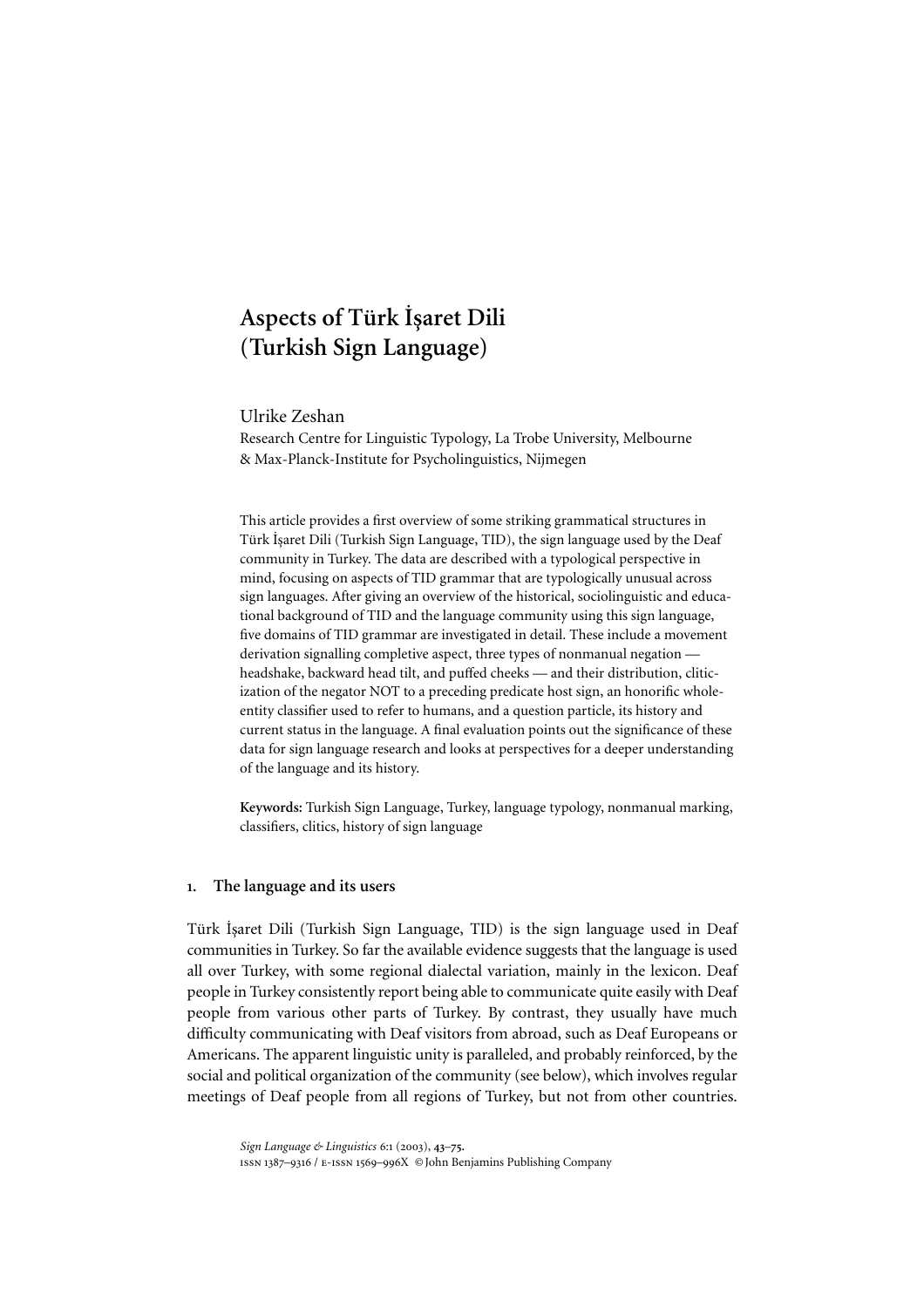Similarly, contact with sign languages from abroad is quite limited, and there is currently no evidence to suggest that TID has developed on the basis of another sign language or has been under heavy influence from another sign language during its history. In other words, we have no reason to assume, either on historical or on linguistic evidence, that TID is anything but a truly indigenous sign language.

The data presented here are drawn from TID varieties in western and central Turkey, which are similar enough to be considered dialects. Reports from Deaf informants suggest that varieties in eastern Turkey seem to be more distinct, possibly including a greater influence of home signing. However, there has not been any linguistic study of these sign language varieties. More marked differences would be due to the general lack in infrastructure that characterizes eastern Turkey, with several factors making the sign language situation more unstable than in the rest of the country. These include a lesser population density, with fewer and more recent urban centers, and a delayed development of infrastructure serving the Deaf community, such as primary and secondary schools for the Deaf. It is characteristic of the situation that the first larger Deaf schools in Turkey were founded in Istanbul and Izmir in the western part of the country.

Nevertheless, Turkey now has Deaf clubs and associations, as well as specialized schools for the Deaf, in all parts of the country. The Deaf community is organized in a centralized way. All clubs and associations must be associated to the Turkish Federation of the Deaf (Türkiye Işitme Engelliler Milli Federasyonu), whose head office is in Istanbul. The Federation has a managing board consisting of seven members who are elected during one of the national conventions, usually a sports event. Every association has the right to nominate a few of its members for the board before the elections. Currently, all members of the managing board of the Federation are themselves Deaf, which is also the case for the presidents of all Deaf associations I have seen. Some Deaf associations employ hearing interpreters out of their own funds, often hearing children of Deaf parents. The interpreters will interpret telephone conversations, assist with the drafting of documents in Turkish, accompany Deaf people on important appointments, and attend hearing visitors. Meetings among members of Deaf associations are conducted in sign language. With all these factors taken into account, the Deaf community has achieved a considerable degree of selfgovernance.

The Deaf community in Turkey meets regularly at the local, regional and national level. The most developed and active infrastructure seems to be at the level of sports organizations, with many tournaments organized at all levels. On the other hand, cultural activities are much less developed, with sign language theater and forms of sign language 'literature' rather rare or virtually unknown. Social clubs are sometimes dominated by men, with only a day or two open to women and families, but in the modern metropolitan areas, often both men and women participate equally in social activities. Apart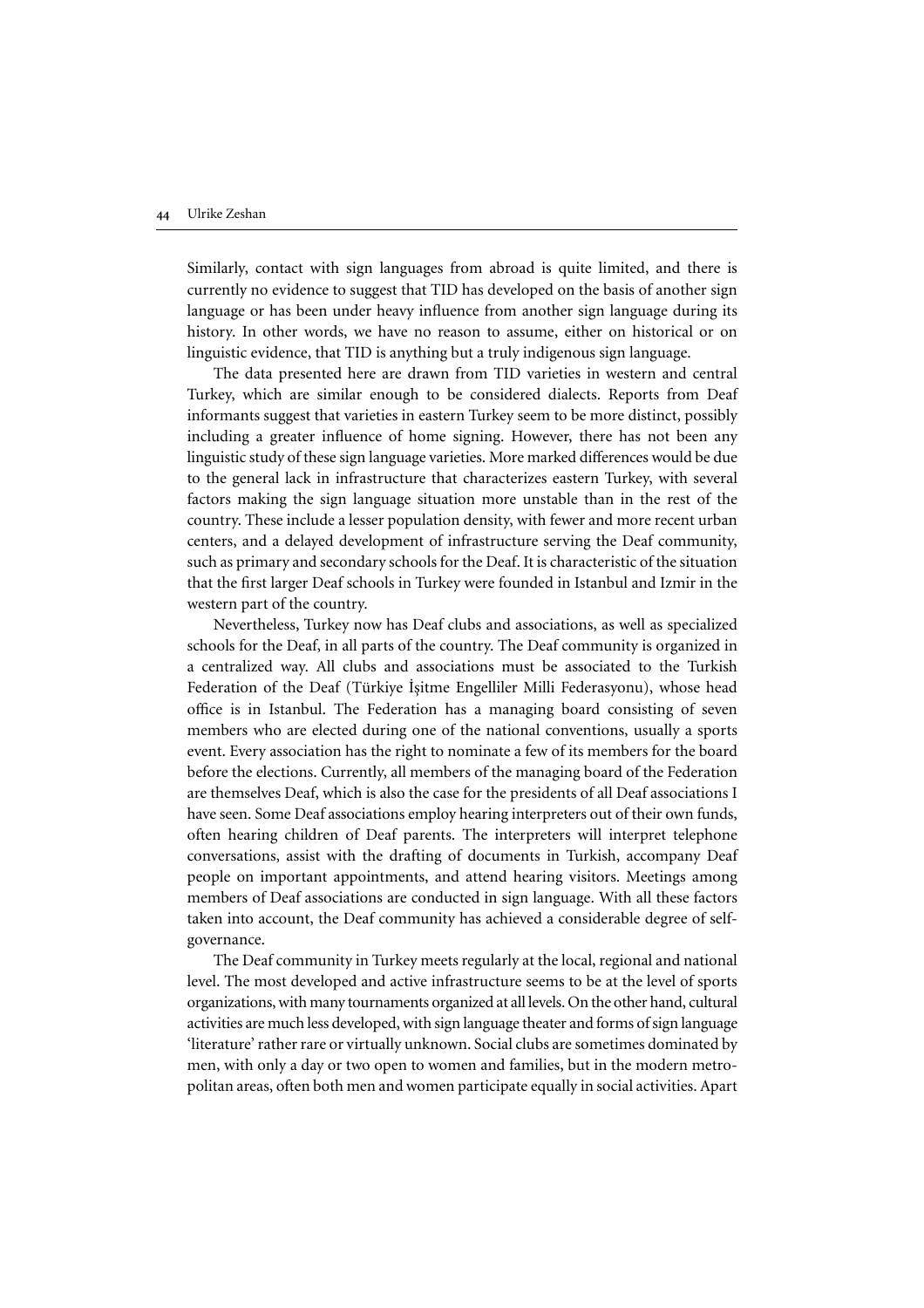from particular activities, the Deaf clubs are mostly used for socializing and for signed communication, in which, as in other countries, all members participate enthusiastically. The national television channel TRT2 provides a regular signed news program as well as a bi-weekly feature program called 'İki elin sesi' (Voice of two hands).

The Deaf education system, on the other hand, has excluded the use of sign language in the classroom since 1953. Therefore, there is generally very little interaction between Deaf schools and the adult Deaf community. No Deaf people are employed as teachers or teacher aides in Deaf schools, and, since the educational system is centralized and there are no private schools, all schools have to comply with the current educational policies. However, the Turkish government took a number of important steps in 2001 that may pave the way for a future introduction of sign language into the Deaf education system, and there is an ongoing debate about the significance of sign language for Deaf education. Schools for the Deaf range from the primary level (*ilkokul*, 'first school') to secondary school (*ortaokul*, 'middle school'), and college (*lise*, after the French term). The higher levels of schooling were introduced successively over time, so that older Deaf people generally only have a primary school qualification, possibly with some vocational training afterwards. Some of these, particularly the colleges that serve a wide geographical area, such as the one in Kayseri, are boarding schools. Some institutions, such as the college in Adana, are 'integrational', with both Deaf and hearing students. While primary and secondary schools are more widespread, colleges are only available in major cities. There are about a dozen colleges for the Deaf all over Turkey, most of them coeducational. There is also a single tertiary educational institution for Deaf college graduates at Anadolu University in Eskişehir which provides vocational training in a number of subject areas. Many Deaf people with a higher level of education have switched between Deaf and mainstream schools during their educational careers. A Deaf informant in his mid-20's describes his educational experiences in the following way:

In primary school the teachers were good. They were helping and teaching us very well. Everything was good. Then secondly, in secondary school, all deaf (children) were studying (together). The teachers didn't give us any education, they were lazy. Everyone was just sitting around (uselessly). We became intellectually dull. No-one (of the students) could read and write. All the deaf (students) were genuinely (trying), but the teachers were bad. It was no good. They were teaching us nothing at school. Then after finishing (secondary school), in college deaf and hearing (students) were mixed. That was very difficult. I would try to hear the teacher, try to write and listen to the talking, but I could not hear anything. It would have been really necessary (to use) sign language. It would have been necessary to understand what was being taught to us. (But) there was nothing.

Most Deaf people express similar frustrations with their education, in particular with regard to the lack of effective communication between teachers and students in the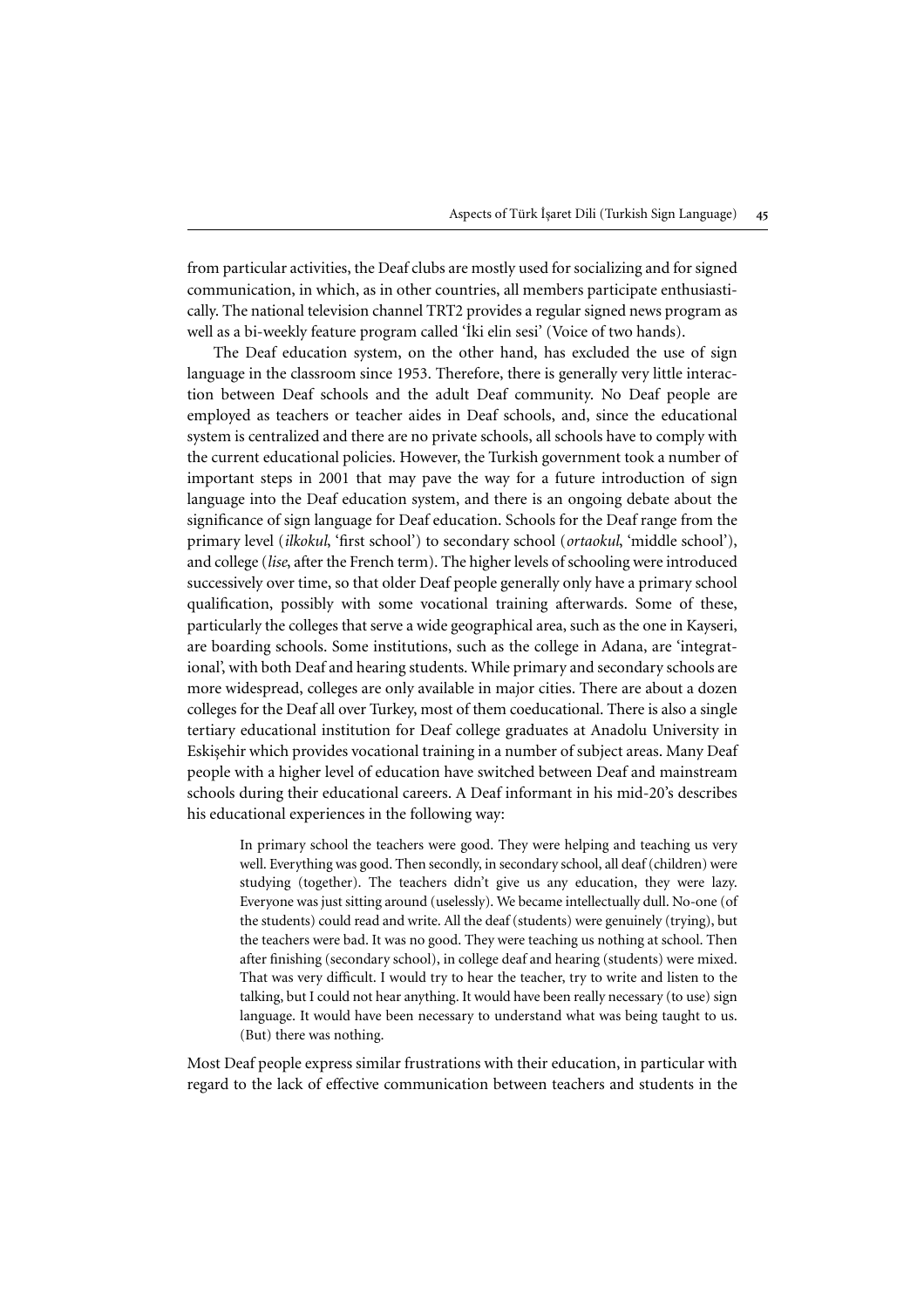classroom. However, it is interesting to note that earlier private schools for the Deaf did sometimes follow a bilingual approach, using both Turkish and sign language. Oral-only education was imported from Britain in 1953. Before that time, bilingual educational practices have been reported by informants for an early school for the Deaf in Izmir, and another important early school in Istanbul, referring to the period around the 1940's and 1950's. Possibly, the current TID fingerspelling system, which represents the Latin-based letters of modern Turkish, but is very different from all European fingerspelling systems (see Appendix), might have evolved in this kind of bilingual teaching situation. Although earlier schools for the Deaf are known to have existed well before the foundation of the Republic of Turkey, in particular in Istanbul, information about teaching methodologies at earlier times has not surfaced yet. In Istanbul, the person instrumental in both the establishment of a bilingual Deaf school and the formation of the Turkish Federation of the Deaf is Suleiman Sirri Gök (born 1901), known to and revered by many Deaf people in Istanbul as the 'Father of the Deaf'. While there are conflicting reports about his hearing status — he was probably hard of hearing, but had quite good speech and could also communicate in sign language — there is no doubt that he introduced a bilingual teaching approach in his Istanbul school, using both signed and spoken language. Therefore, a number of Deaf people who are now in their 50's and older have had a bilingual education and are very fluent signers. One informant who is now in his 60's describes his experiences at the Deaf school during this time:

The teachers at school didn't say that (talking with) the hands was forbidden. We did (practice) lipreading spoken sentences. They would show us things, like a paper or a box, and then (show) both the sign and the mouth movements of the spoken word. Then we would practice the spoken words without signing, keeping our hands behind our backs. If we didn't understand the lip movements, (the teachers) would always show the sign and the spoken word together in corresponding pairs, and that was very good. Previously, the teachers didn't do the wrong (thing) to cut off the sign language. Signing and speaking was always together, and went on together in this way all along. The same should be done now. Both signing and speaking has to be allowed.

While crucial links about Deaf history for the period around the end of the Ottoman Empire and the beginning of Deaf education are still missing, there is some evidence for the existence of a sign language used at the Ottoman court from as early as 1500 onwards [\(Miles 2000](#page-31-0)). The evidence gathered so far suggests that a fully complex sign language may have existed for several centuries at the Ottoman court and was indeed regarded as a status language and used by both Deaf servants and hearing members of the court. Due to the lack of information covering the critical period of transition, it is not possible at this stage to argue either in favour of or against a continuity linking the old Ottoman sign language to modern TID. The modern sign language does not seem to have descended from a European sign language because it is quite unlike any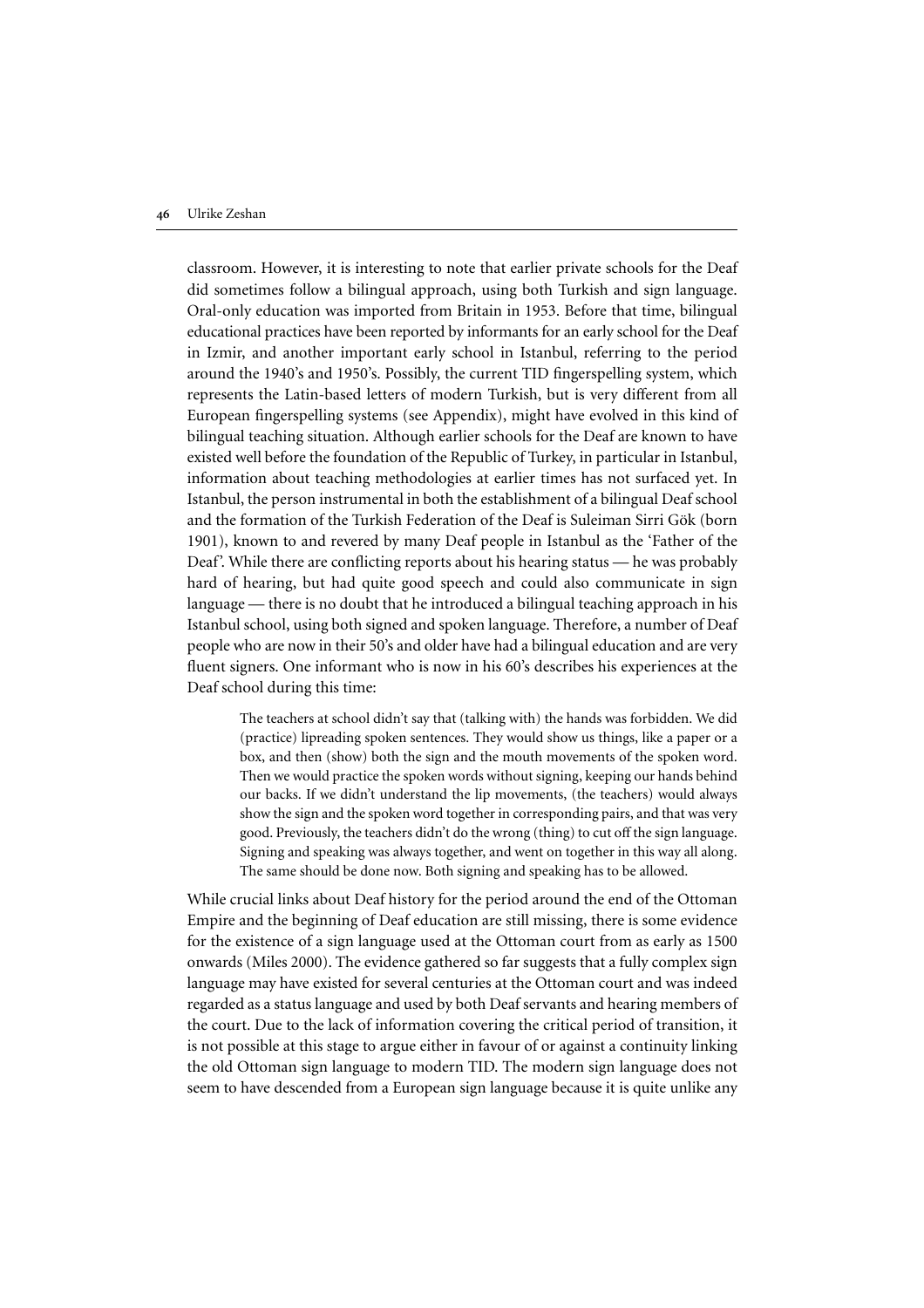known European sign language in many domains of both lexicon and grammar. In particular, there are no suggestive commonalities between TID and LSF (French Sign Language), although France was the European nation most closely associated with the Ottomans and would thus be the most likely candidate for linguistic influence. If a link between the old Ottoman sign language and the modern sign language could be established, this would make TID the oldest documented sign language in the world, older than any documented European sign language. While this issue cannot be resolved at this stage, it is of great potential importance to the identity of the presentday Deaf community. The question of a possible relationship between Ottoman signing and modern TID will be explored in more detail in Section 3.2. Aspects of Türk İşaret Dili (Turkish Sign Language)<br>
known European sign language in many domains of both lexicon and grammar. In<br>
particular, there are no suggestive commonalities between TID and LSF (French Sign<br>
Languag

To explore issues of Deaf identity as well as issues of sociolinguistic interest, it is instructive to have a look at the way Deaf people talk about their language and community. As in other sign languages (cf. [Kyle et al. 1985:319](#page-31-0) for British Sign Language, Zeshan 2000b:21 for Indo-Pakistani Sign Language), there is no word for Figure 1) or TÜRK/TÜRKİYE İŞARET 'Turkish/Turkey sign'. The term used here, Türk İşaret Dili (TID), is more or less a translation of the sign language term and is also the term that signers with a good knowledge of Turkish offer as a translation of the sign language term. Terms for spoken languages are systematically ambiguous between the name for the country, the name for the language, and the name for the people, e.g. almanya/almanca 'Germany, German (language or people)'. Although the territory of Turkey includes people who do not ethnically identify as 'Turks', and this is an issue of continuing political debate in Turkey, it seems that deafness supersedes ethnicity as a marker of identity, that is, people primarily identify as 'Deaf' rather than 'Turkish Deaf', 'Kurdish Deaf', and so on. Whereas the relationships between Deaf and hearing people are always a matter of concern in any Deaf association, ethnicity does not seem to be a matter of great concern in the Deaf community.

With regard to hearing status, TID signers frequently use distinct terms for three



Figure 1. işaret 'sign'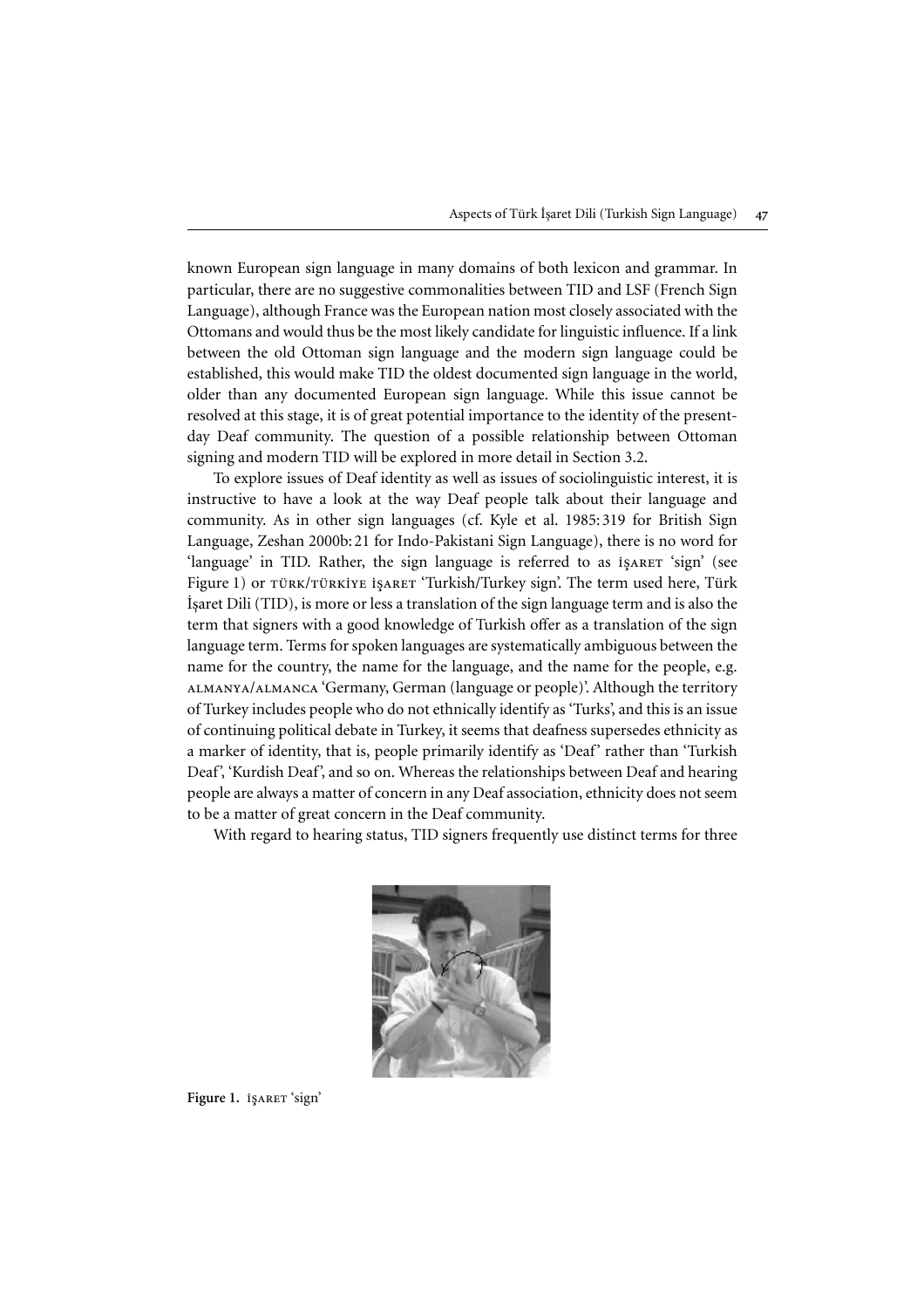categories of people: 'Deaf', 'speaking', and 'half', that is, hard of hearing. Interestingly, it is rather rare to refer to people as 'hearing'. The term for hard of hearing people is particularly revealing, consisting of the sign for 'half' and the corresponding mouthing *yarım*, but with the place of articulation shifted so that the hand draws a vertical line across the middle of the face. The sign 'Deaf' is used in combination with two different mouthings that both consist of two Turkish words coordinated with the double contact of the index finger at the corner of the mouth and then at the ear. The first mouthing, *sag˘ır dilsiz* 'deaf dumb' (lit. 'deaf without-tongue/language') is the older, more traditional term, whereas younger people, under the influence of more recent political correctness, often use the term *isitme engelli* 'hearing impaired' instead. This is also the way hearing professionals in the field refer to deaf people.

The Deaf community in Turkey, particularly in the metropolitan areas, has had some exposure to the issues that are presently discussed in Deaf communities in Western countries, such as the redefinition of deafness as involving a linguistic and cultural minority. A considerable number of Deaf people have travelled abroad, mostly to European countries for Deaf sports competitions or to visit relatives. There is also a small but steady flow of Deaf European tourists coming into Turkey. However, contact with Deaf communities in other countries is still rather limited and a matter of chance rather than planning, and has not so far translated into official statements or policies. The use of the internet in general and e-mail in particular is also very limited, whereas mobile telephones with SMS services are hugely popular in the Turkish Deaf community. This is despite the rather poor competence in written Turkish that presents a problem for the majority of Deaf people.

Linguistic research on Türk İşaret Dili is only just beginning. Apart from a first sign language dictionary produced in Ankara in 1993, there is very little published material about the language. Academic research is even more scarce. Koç University in Istanbul is involved in a project under the direction of Dr. Aslı Özyürek and has produced the first web resource on TID (Özyürek & İlkbaşaran 2003).

This article is based on fieldwork that I conducted in western and central Turkey between September 2001 and January 2002. The data mainly consist of videotaped spontaneous conversations in TID, augmented by some linguistic elicitation with a trained informant, a television program, and elicited lists of grammatically important signs. Of the 10 hours of conversational data, about one hour has been transcribed and coded in the sign language analysis program SignStream™. This constitutes the core of the data from five highly fluent informants ranging in age from their 20's to their 40's. The untranscribed data has been used to corroborate evidence from the smaller core corpus and includes both male and female informants, with the youngest in their teens and the oldest in their 60's. Informants were filmed in Deaf clubs in Istanbul, Ankara, Izmit and Eskişehir. Students from the vocational training center at Anadolu University contributed data from Kayseri in central Turkey and from Adana on the southern coast.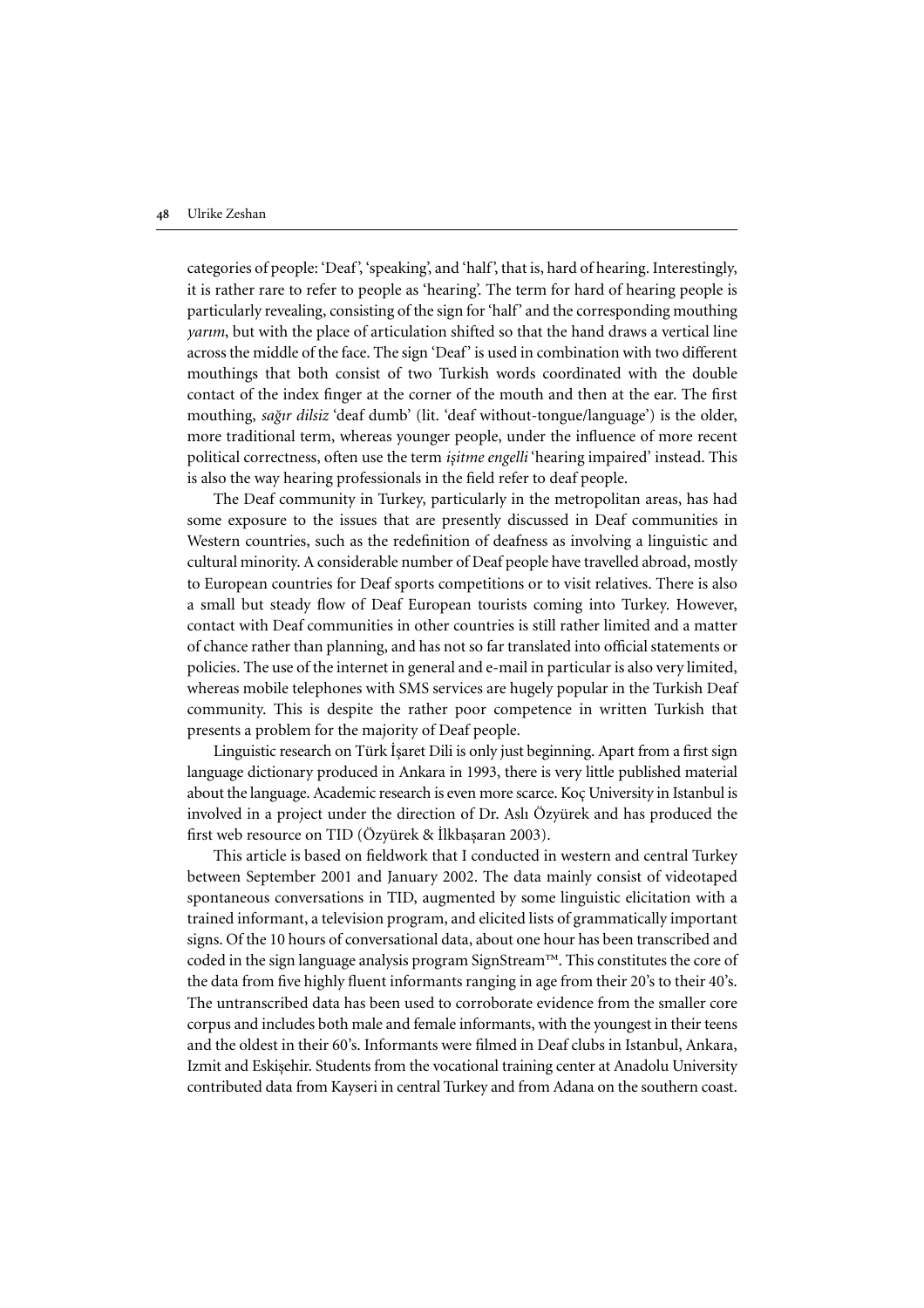Nine of the more than 20 subjects whose sign language data are used for the research project are native signers, with either Deaf parents or older Deaf siblings. The main informant who was involved in my fieldwork and who received training in sign language research methodology is a third-generation hearing signer with Deaf parents and Deaf grandparents.

#### 2. Aspects of TID grammar

This article presents some aspects of the grammar of Türk Isaret Dili that are particularly interesting from a typological point of view. This mainly means that they have not been widely described for other sign languages and have the potential of broadening our understanding of grammatical structures that occur in geographically and genetically diverse sign languages. The exploration of the range of grammatical variation in sign languages is one of the major goals of sign language typology (cf. Zeshan forthcoming). In the five remaining sections, I discuss the following aspects of TID grammar: A putative movement derivation for completive aspect, types of nonmanual negation, negative cliticization, an honorific classifier, and a question particle.

#### 2.1 Completive aspect movement derivation

Crosslinguistically, by far the most common way of marking completive aspect in sign languages, indicating the completedness of an action, is by way of a particle, that is, an independent sign. In many sign languages, a sign originally meaning 'to finish' has turned into a completive aspect marker. Sometimes the original predicate meaning is still present, so that the sign FINISH has become multifunctional, being used both as a regular predicate and as an aspect marker. Indo-Pakistani Sign Language (IPSL) has a completive aspect particle that is different from and independent of two signs for FINISH and is used as an aspect marker only (Zeshan 2000a: 62ff). The category of completive aspect is very common across sign languages, whereas grammatical tense is quite rare. Tense is most commonly expressed at the discourse level in the form of lexical time signs such as BEFORE, FUTURE, and so on.

The TID construction discussed here is not unusual with respect to the category of completedness it expresses, but rather with respect to the way in which the category is encoded. Completed action can apparently be signalled in TID through the use of a particular movement pattern that is overlaid over a predicate sign. Again, the use of movement patterns to express aspect, and also aktionsart, is nothing unusual in sign languages. All sign languages described so far use patterns such as repeated movement or movement distributed over the sign space to express meanings such as 'do something repeatedly', 'do something in various places', and so on [\(Baker-Shenk & Cokely](#page-30-0)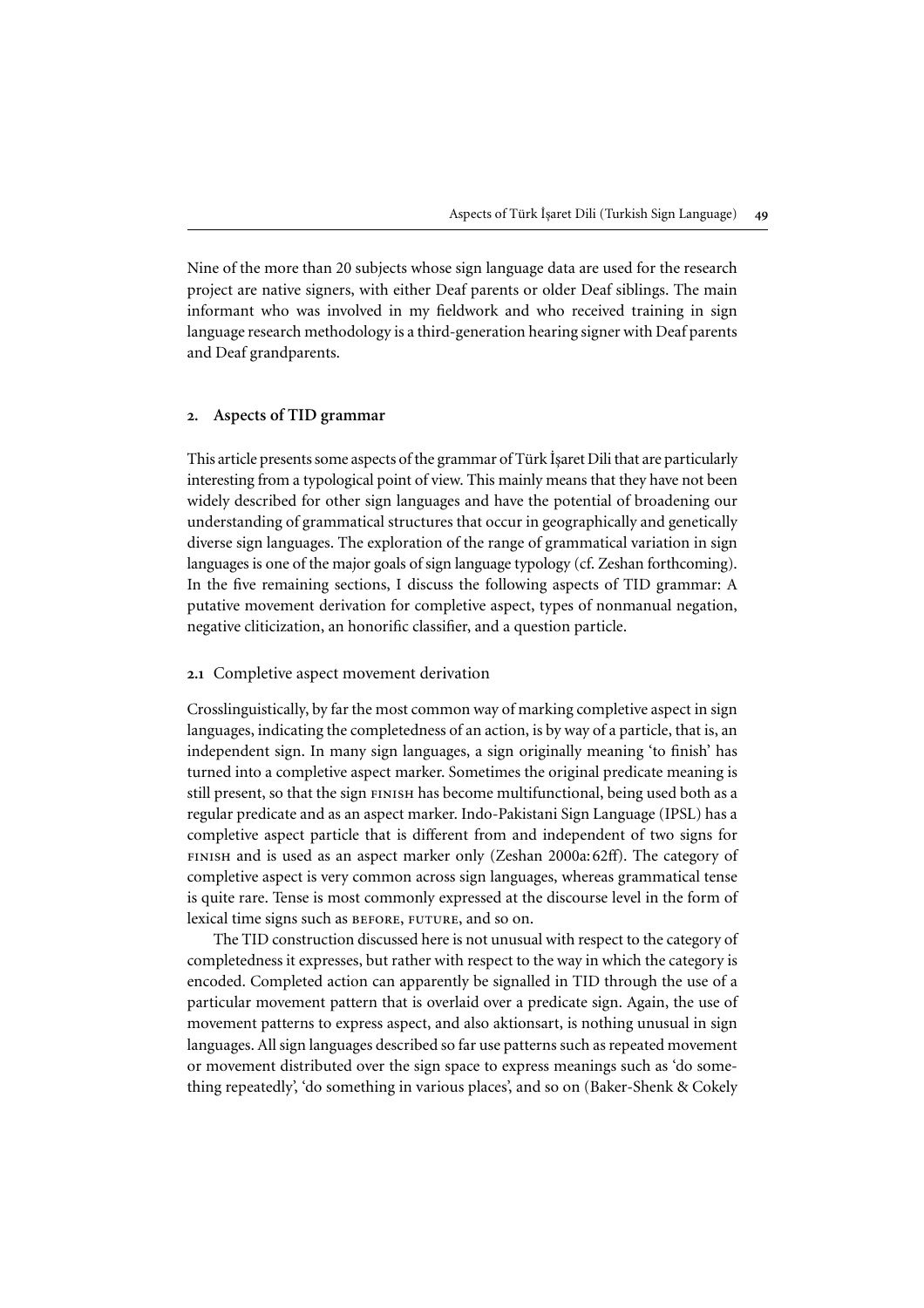[1996:401](#page-30-0)ff for ASL, [Zeshan 2000a:66](#page-31-0)ff for IPSL, [Sutton-Spence & Woll 1999:118](#page-31-0)ff for BSL). However, a movement pattern indicating completed aspect has, to the best of my knowledge, not been reported for any sign language before.

TID does have two signs tamam 'done, complete, ready' and bitti 'finish(ed)' (see Figures 2 and 3), which can be used to indicate completed action both at the sentence level (1), and at the discourse level, occurring at the end of a paragraph (2) or at the end of a text (3). Another sign olmak 'be, become' seems to have a related, resultative function ('have become'), and thus mostly occurs with stative predicates (cf. example 15f in Section 2.3). The function of these three signs is not sufficiently clear yet. However, it does seem that for the most part, manual signs indicating completedness are limited to contexts that are compatible with a more literal reading of 'finishing, completing'.



Figure 2. TAMAM 'done, complete, ready'

- (1) ben okul tamam  $IX_1$  school done 'I have finished school.'
- (2) BEN O<sub>sol</sub> işaret televizyon o<sub>sol 1</sub>Haber<sub>sağ</sub>-tekrar bitti  $IX_1$   $IX_{left}$  sign television  $IX_{left}$  message<sub>right</sub>-iterative finish 'I kept telling them (the deaf) in signs what was happening on TV, that's one thing.'
- (3) sonraki hafta tamam  $_{sol,ylkan}$ uÇak<sub>ön</sub> gelmek tamam next week done <sub>left.up</sub>airplane<sub>fwd</sub> come done 'After a week, (the trip) was over and I came back home, and that's it.'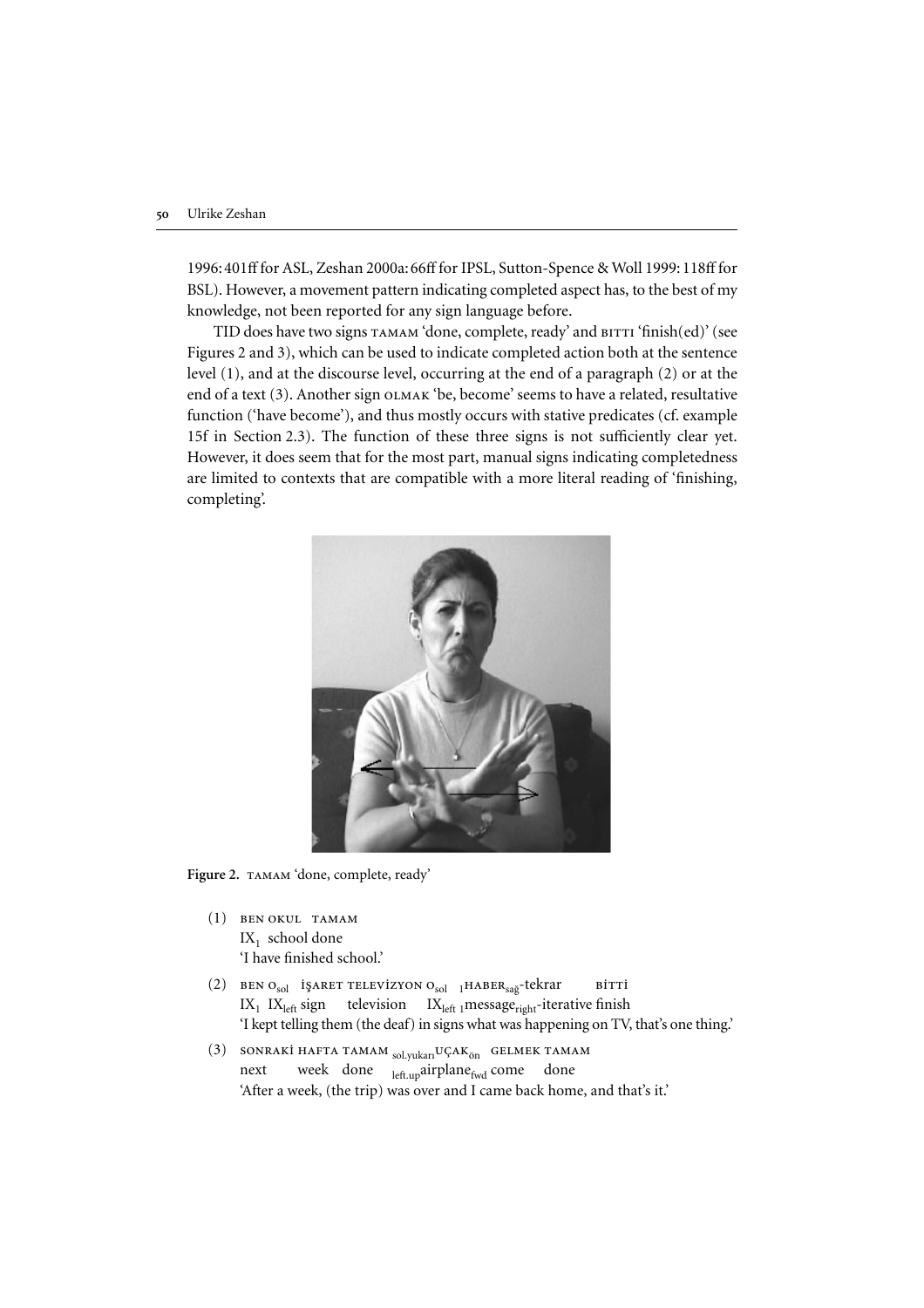

Figure 3. BiTTi 'finish(ed)'

On the other hand, the putative completive movement pattern quite commonly occurs with a wide range of predicates (of both the directional and the non-directional type).<sup>1</sup> Accordingly, the meaning of the movement pattern seems to be more abstract, conveying a general notion of completedness (4–6). Note that translations such as 'finish seeing', 'finish going', and so on, are not adequate to express the meaning of the predicates with the completive movement derivation.

- (4) BAKMAK^DEĞİL BAKMAK^DEĞİL GÖRMEK-SON/tam look^not look^not see-completive ' (I) couldn't see it for some time, (but finally) I saw it.'
- (5) TÜRKİYE BURADA YAPMAK-SON/tam turkey here do-completive 'I have done it here in Turkey.'
- (6) isviçre ben gitmek-son/tam Switzerland  $IX_1$  go-completive '(Then) I went to Switzerland.'

The movement pattern itself consists of a single accentuated movement, which may have a longer movement path than its noncompletive counterpart and may be accompanied by a single pronounced head nod or, alternatively, a forward movement of the whole torso. Figures 4 and 5 (videoclips 1 and 2) show the predicate GITMEK 'go' in the completive and the noncompletive form. The exact range of predicates that can

<sup>1</sup>. 'Directional'referstothewell-knowngrammaticalprocessofexpressingtherelationshipbetween arguments of the verb through movement between two locations in space and/or the orientation of the hand in space, as with the TID sign  $E\text{diri}$  "teach' (cf. example 13c and Figure 8 in Section 2.2). Directional signs are also known as 'agreement verbs', e.g. Padden 1990.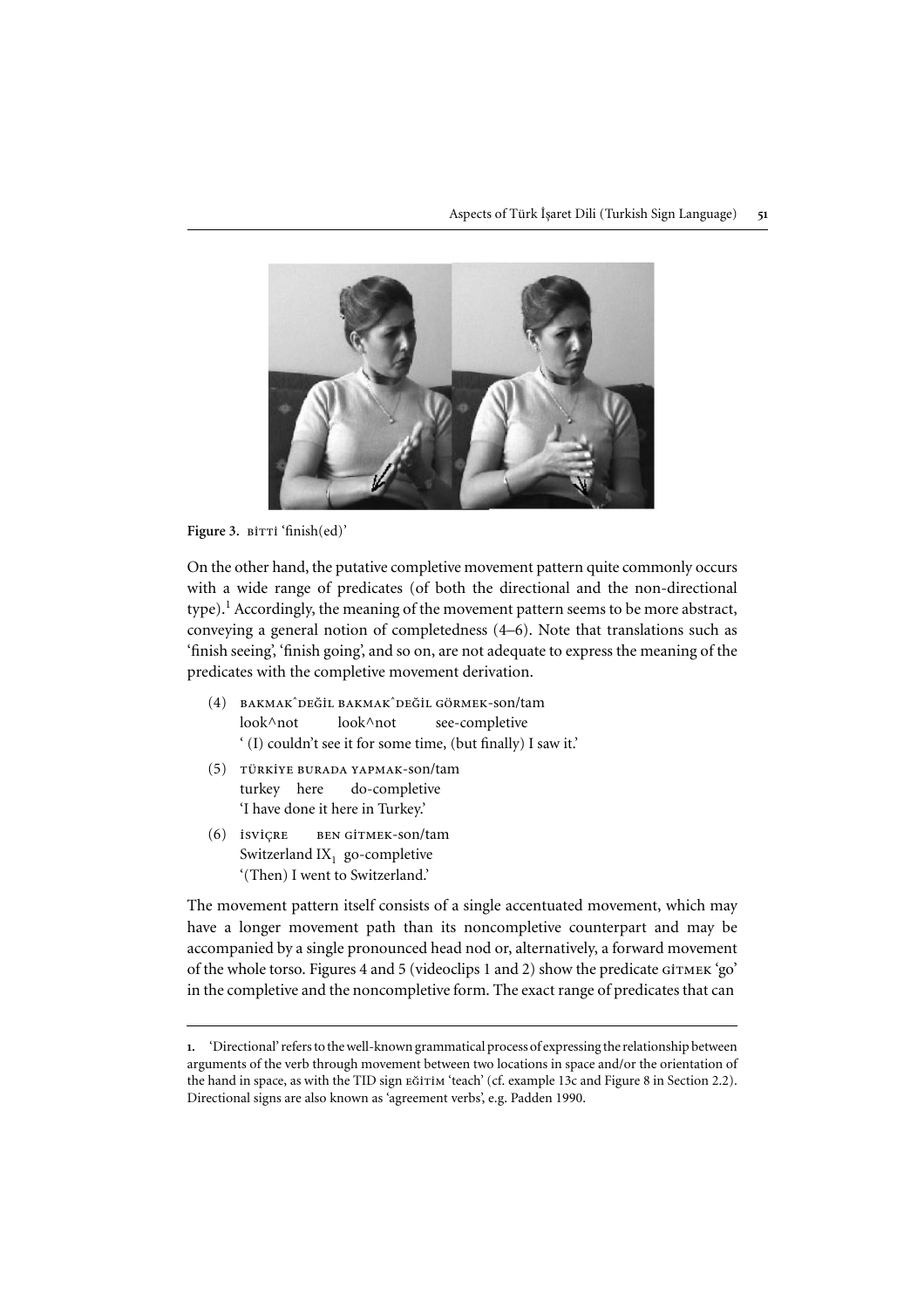

Figure 4. Noncompletive form of GITMEK 'go'



Movie 1.







Movie 2.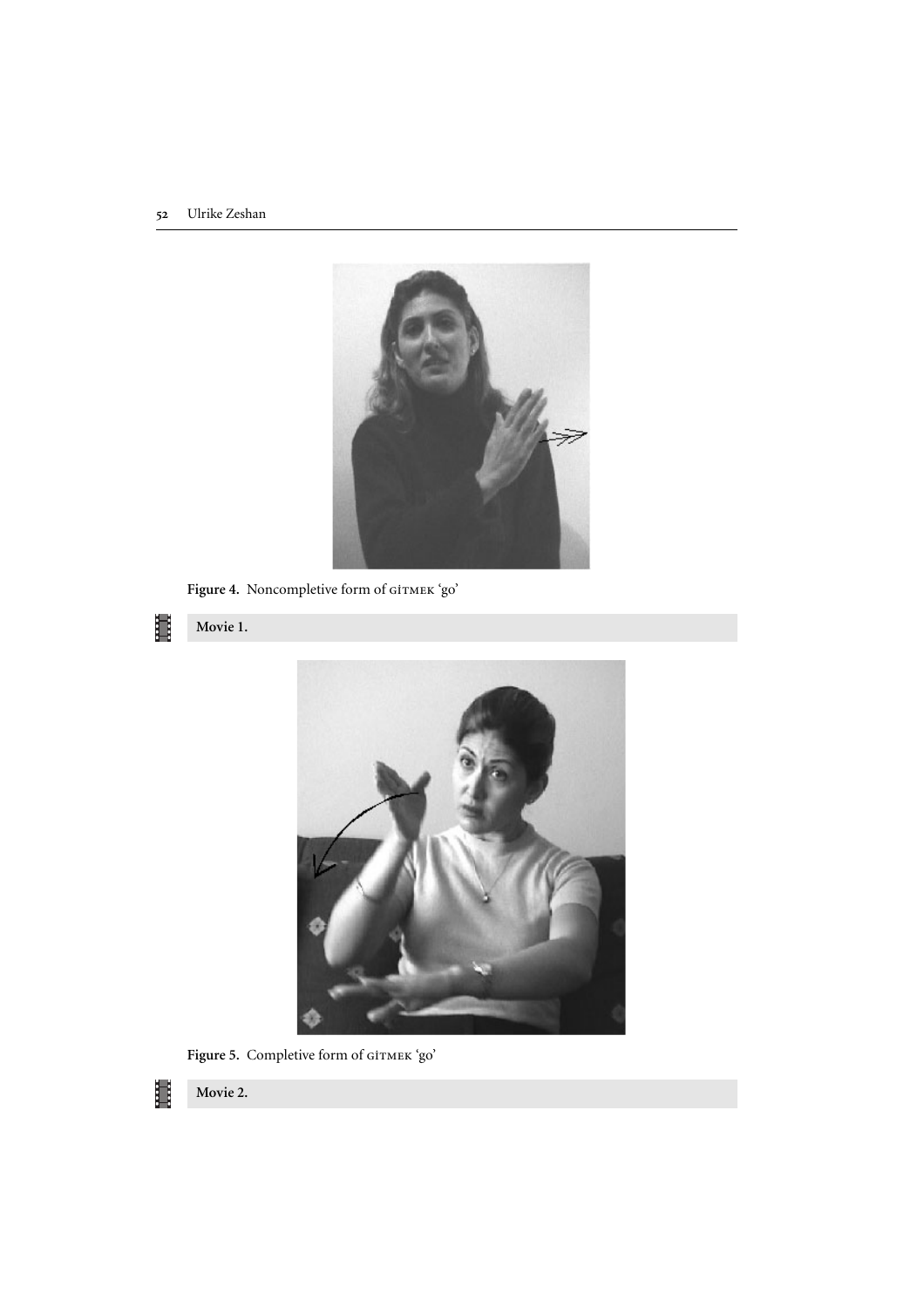take this derivation is to be determined yet. One factor that would seem to limit the application of the movement pattern is the fact that it cannot apply to signs that consist of a hold only and thus have no movement that could be modified in the required way. For example, whereas anlamak 'understand', a sign with the hand closing as it approaches the temple, can appear in the completive aspect form, the sign FIKIR 'think' cannot because it just consists of a hold of the index finger at the temple. The same probably applies to a number of other types of movement patterns such as finger wiggling, as in the sign HAYAL 'dream', with arms crossed at the wrists and two fingers wiggling. Examples of predicates occurring in the putative completive aspect form include GÖRMEK 'see', YAPMAK 'do' (videoclip 3), GİTMEK 'go', VARMAK 'arrive' (videoclip 4), and anlamak 'understand'.

Movie 3. yapmak

#### Movie 4. varmak

The exact differences between completive and noncompletive forms depend on the individual sign involved, but always include the single accentuated movement as a main component. For example, yapmak 'do' has a small repeated movement in its noncompletive form, but loses the repetition in the completive form. GÖRMEK 'see' has a single movement in both forms, but the movement path is longer and more tense in the completive form and goes downward as well as forward. Head and body position in the completive forms also differ markedly from the noncompletive forms. The nonmanual components are synchronized with the movement of the hand and seem to emphasize and enhance the visual effect of the movement pattern. Nonmanual components do not occur by themselves to mark completive aspect, but it is not quite clear at this stage whether they are an obligatory component of the movement derivation.

The movement pattern, with the accompanying nonmanual components, seems to have an affinity with emphatic forms of signing, so it is worthwhile asking whether the movement pattern is actually only a matter of emphasis and the interpretation as a completive aspect a matter of pragmatics rather than grammar. That is, do signers actually say something like 'I *do/did* see it' rather than 'I have seen it', so that the completive interpretation would be a matter of pragmatic inference based on the emphatic form rather than a genuine grammatical aspect? Wilbur & Schick (1987) describe formational differences that occur when signs are stressed in American Sign Language, and these include some of the features of the pattern discussed here. Moreover, it has been widely reported that a head nod can have an affirmative, emphasizing function (Zeshan 2000a:111ff for IPSL, Sutton-Spence & Woll 1999:92f Aspects of Tots Isper Dili (Turkia) Sign Languagy,<br>
since that derivation of the movement pattern is the fact that it cannot apply to signs that<br>consist of a bold only and thus base on movement at the radiation in the fin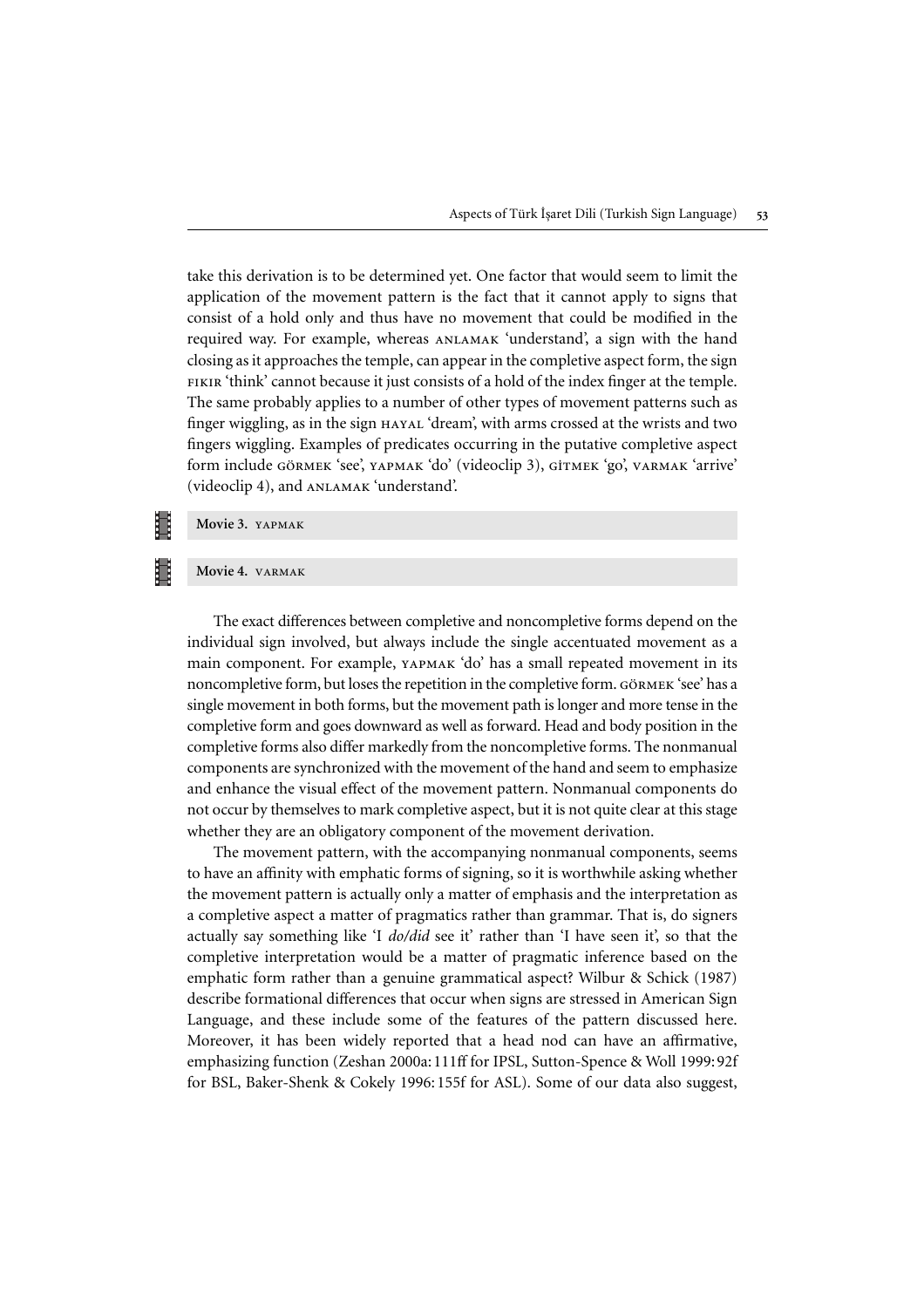although this has not been investigated specifically, that a form similar to the completive aspect movement pattern is used in TID imperatives, which in turn have a natural affinity with emphasis. Therefore, the alternative interpretation of the movement pattern as emphatic cannot be ruled out at this point, and further research is necessary to determine the exact nature of the meaning change resulting from the change in movement pattern. It is also possible that one and the same form is being grammaticalized in different ways in TID.

The existence of two distinct forms of one and the same predicate as illustrated in Figures 4 and 5 is not in question and appears in many examples in the data. What needs to be confirmed is the exact function of the two forms. In the context of a contrast between an unfinished and a finished action, there may be a sense of emphasis in addition to the sense of completedness, but this could just as well arise from the discourse as a whole rather than from the movement derivation. A number of examples in the data, including example (4) above, are of this type because the target form is more easily elicited and detected in such a context. However, in other examples from signed texts there is no indication that the predicate should be interpreted as being emphasized. Examples such as (6) above have no such connotation, and the interpretation and translation of the predicate  $G$ <sup>i</sup>n (6) does not involve any indication of emphasis. On the other hand, all examples found so far are compatible with a completive reading, so that we may cautiously posit this as at least one of the functions of the movement pattern in question, until further evidence becomes available. This interpretation also corresponds more closely to the Turkish rendering of these forms produced by our main informant, who consistently translated these forms into the Turkish past tense (e.g. *gördüm* 'I saw').

Although all examples found so far refer to the past, the movement derivation does not mark grammatical tense. TID has other means of marking tense at the discourse level by using time lexemes in the same way as other sign languages do. The data corpus contains many utterances that refer to the past tense, but are not in the putative completive aspect form. This form is only used when the signer wants to stress that an action is complete. In [Zeshan \(2000a:64\),](#page-31-0) I give examples of the IPSL completive aspect particle being used in present tense and future tense contexts, and similar examples may well be found for the TID completive movement pattern as well. In the light of the various kinds of evidence, I conclude that at least one of the main functions of the movement pattern discussed here is likely to express completive aspect, a category that is not usually expressed in this way in other sign languages.

#### 2.2 Types of nonmanual negation

Sign languages typically combine both manual elements (that is, negator signs) and nonmanual elements (that is, head movements and facial expressions) for negation.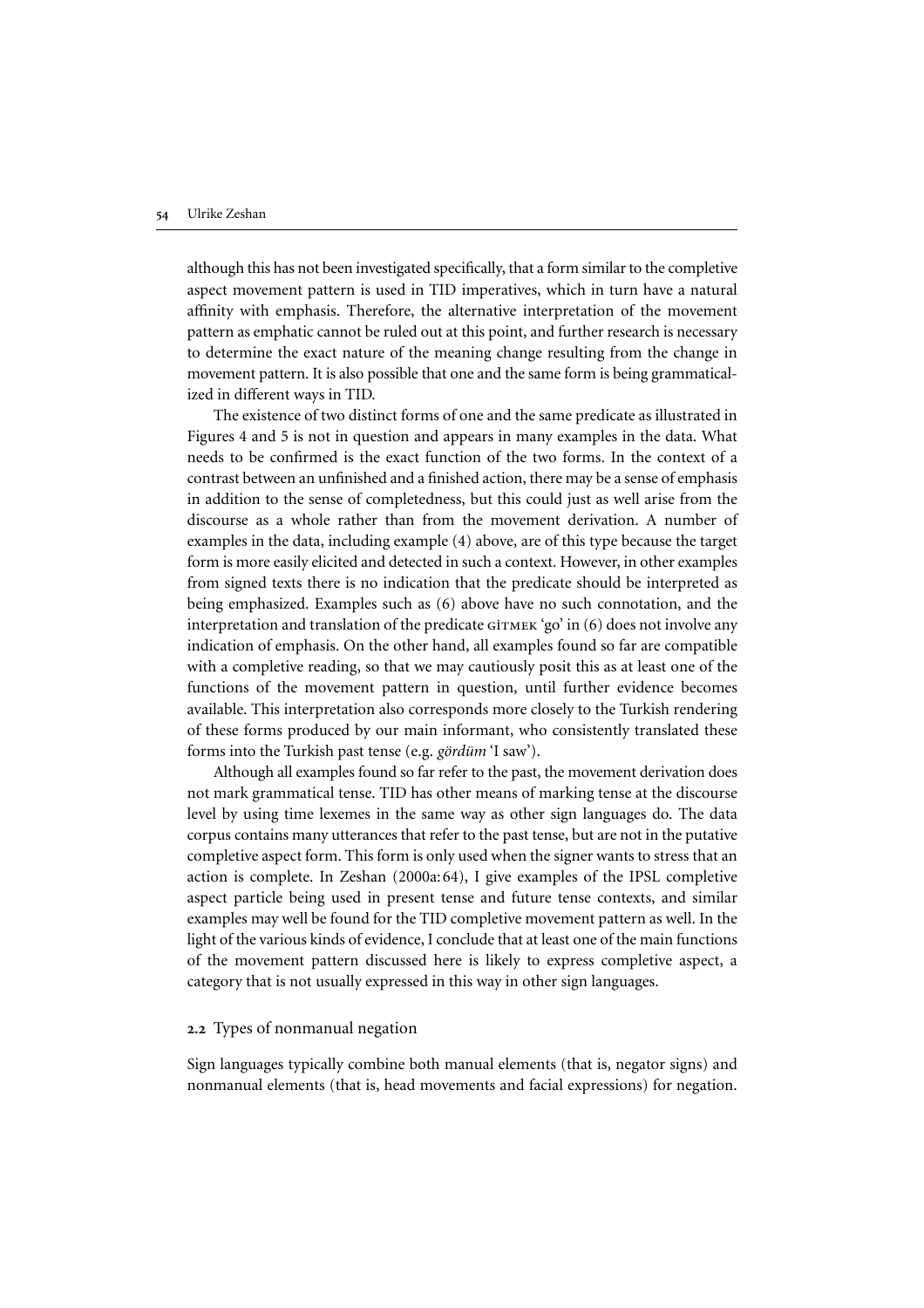Although the grammatical constraints on the use of manual and nonmanual negation can be very different across sign languages (see Zeshan in press c, for a typological survey), the principle of encoding negation in these two ways holds for all known sign languages. This is a characteristic of sign languages that is quite different from spoken languages. Since nonmanual signals could be equated with intonation in spoken languages (Sandler 1999a), both being suprasegmental and fulfilling a similar range of functions, the equivalent of this kind of negative marking in spoken languages would involve a negator combined with a special negative intonation contour. We do indeed find this kind of structure in some spoken languages, for example in the Kuot language of New Ireland (Lindström 2002), but it seems to be a rather rare phenomenon in Aspects of Türk İşaret Dili (Turkish Sign Language)<br>Although the grammatical constraints on the use of manual and nonmanual negation<br>can be very different across sign languages (see Zeshan in press c, for a typological<br>sur ing negation entirely by nonmanuals under various circumstances, and sometimes this is even the most common way of expressing negation. In spoken languages, on the other hand, there is no documented case to the best of my knowledge where negation would regularly be expressed by a specific intonation contour only. The nonmanual expression of negation thus involves major differences between signed and spoken languages and has, not without reason, attracted considerable attention in the sign language literature. This section will deal with aspects of nonmanual negation in TID. Aspects of Tork, have Dili (Turkish Sign Language)<br>Although the grammatical constraints on the use of manual and normanual regation<br>can be very different across sign languages (see Zeshan in press c, for a typological<br>sur

The most common nonmanual signal used for negation in sign languages is a sideto-side headshake. So far this negative headshake has been identified in all documented sign languages, although its grammatical status varies quite a lot across sign languages (cf. Zeshan in press c). In addition to the negative headshake, there is a second, quite different head movement that is used for marking negation in some sign languages only. This head movement consists of the head being tilted backward, usually accompanied by raised eyebrows (see Figure 6). It is apparently an areal feature of sign languages in the Eastern Mediterranean and possibly some adjoining Arabic-speaking countries and thus occurs in sign languages in Greece, Turkey and Lebanon. Antzakas (forthcoming) describes the use of this head movement in Greek Sign Language and notes that the same head movement is used among the hearing population in Greece and elsewhere. While there definitely is a connection between the head gesture used among the hearing population and the nonmanual signal used in sign languages in the same region, the overlap is not complete. The negative head tilt is used among hearing people in parts of Italy [\(Morris 1979](#page-31-0)) and in Israel, but it is not found in Italian Sign hearing people in the region is often accompanied by a dental click sound, which may be absent in the sign languages. In Turkey, both hearing people and Deaf signers use the negative head tilt as well as the eyebrow raise, but no instance of a co-occurring dental click has been observed in the TID data.

TID uses both the side-to-side headshake and the backward head tilt. The details of co-occurrence restrictions with manually produced signs in general and manual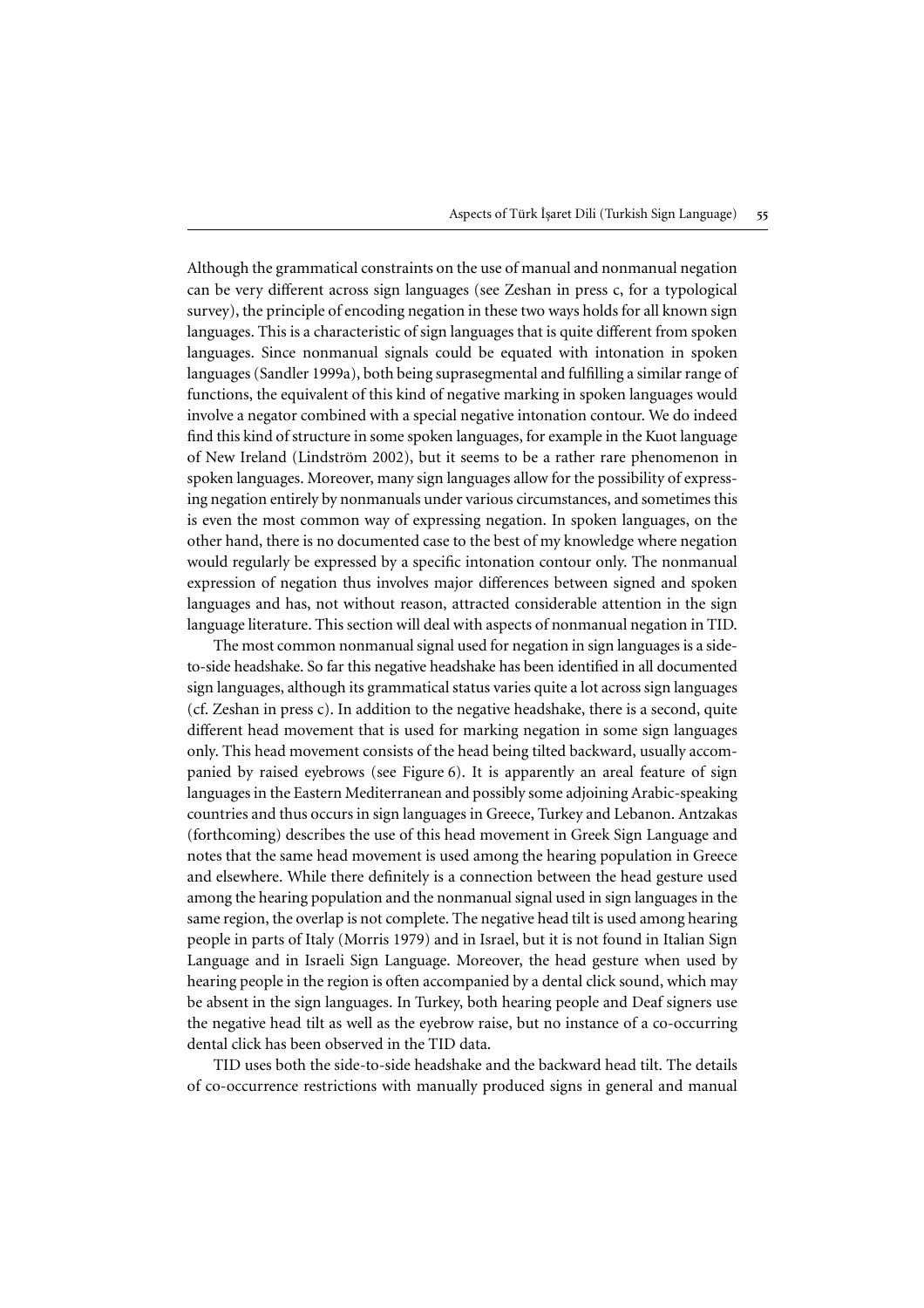

Figure 6. Backwards head tilt for negation

negators in particular have not been investigated sufficiently yet. However, some tendencies will be noted here that emerge from the available data.

The choice of negative head movement seems to correlate to some extent with the choice of the manual negator sign. With negator signs that have an upward or backward movement, the backward head tilt will be used, while the negative headshake will be used with negator signs that have a sideways or side-to-side movement. In particular, the negatives  $DE\ddot{o}$  inot' and olmaz 'cannot' tend to co-occur with the backward head tilt, while the negatives hayir 'no' and yo 'no-no' co-occur with the negative headshake (Figure  $7$ ).<sup>2</sup> Co-occurrence patterns with negatives which have neither of these two movement patterns or have variants with different movement patterns, such as yok 'not exist' and Hiç 'none', are yet to be investigated. Examples 7–10 illustrate the co-occurrence preferences. Similar patterns have also been noted by Antzakas (forthcoming) with respect to Greek Sign Language. However, the cooccurrence patterns in TID are clearly preferences rather than strict rules, since

<sup>2</sup>. Possibly, a reduced version of the side-to-side headshake is sometimes used in the form of a single sideways turn of the head. This has not been investigated in detail.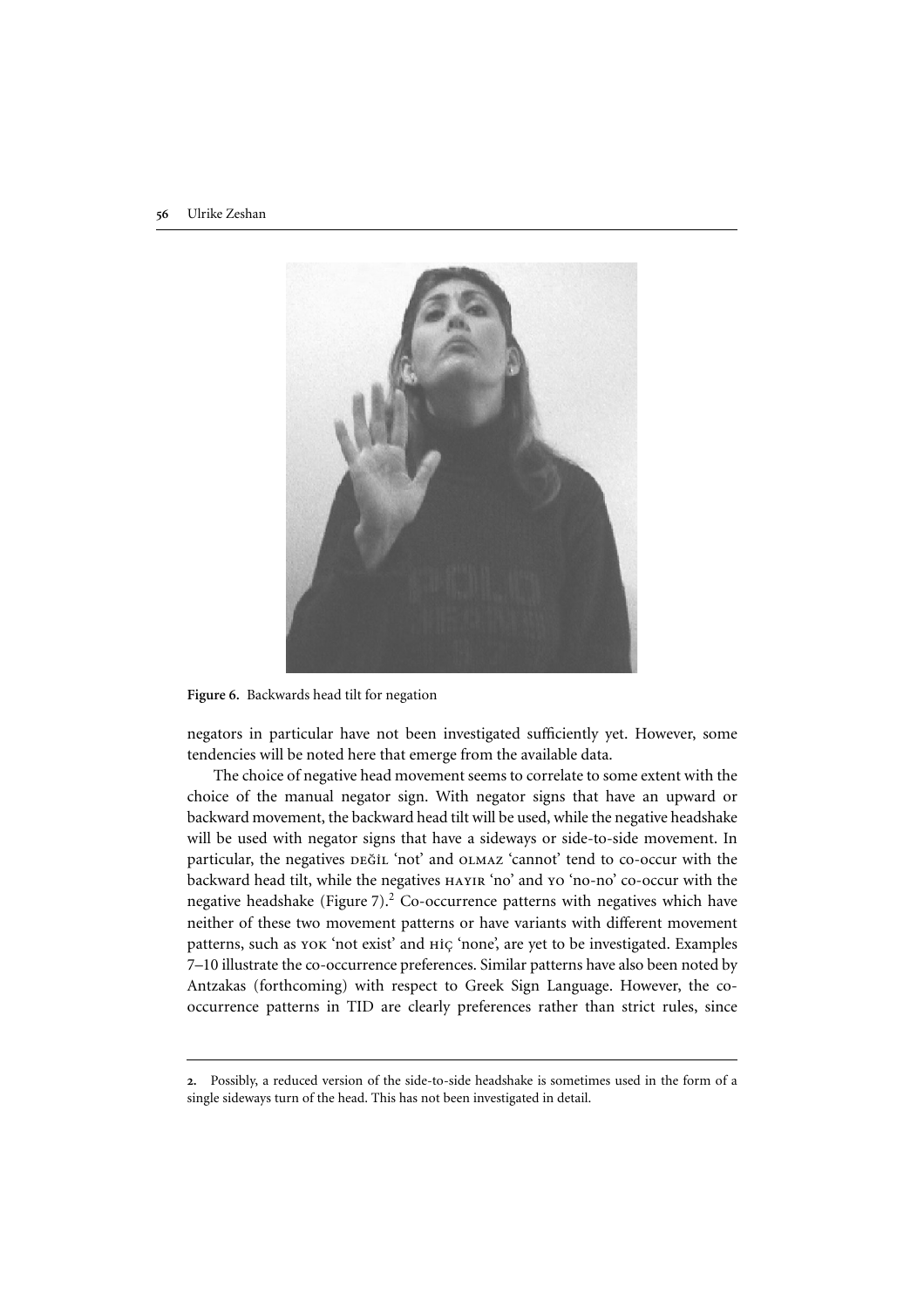

Figure 7. Negators değil 'not', olmaz 'cannot', hayir 'no', yo 'no-no'

counterexamples can be found for all negative items (see example 14a in Section 2.3 for an instance of  $DE\ddot{o}$  in accompanied by a headshake). More research is needed to determine the exact nature of the co-occurrence constraints involved.

- (7) head back olmaz cannot 'That's impossible. / No way.'
- (8) head back head back<br>Para Kendi değil money self not 'There is no money involved for ourselves.'
- (9) headshake ben es/evlenmek kavga yo  $IX_1$  spouse/marry fight no-no 'Oh no, I don't fight with my wife.'
- (10) headshake ÖĞRETMEN <sub>1</sub>EĞİTİM<sub>ön</sub> (2el) HAYIR, TEMBEL-tekrar teacher  $_{1}$ education<sub>fwd</sub> (2h)no, lazy-iterative 'The teachers didn't give any education, they were always lazy.'

In addition to co-occurring with a manual negator sign, the negative head tilt may also occur all by itself, as in this example (videoclip 5):

(11) head back head back  $KARI$ şık bir-bir ben "konuşmak" $_{sol}$  işaret $_{sag}$ mix one-one  $IX_1$  "speak"<sub>left</sub> sign<sub>right</sub> 'For me to mix up signing and speaking, that's no good.'

Movie 5.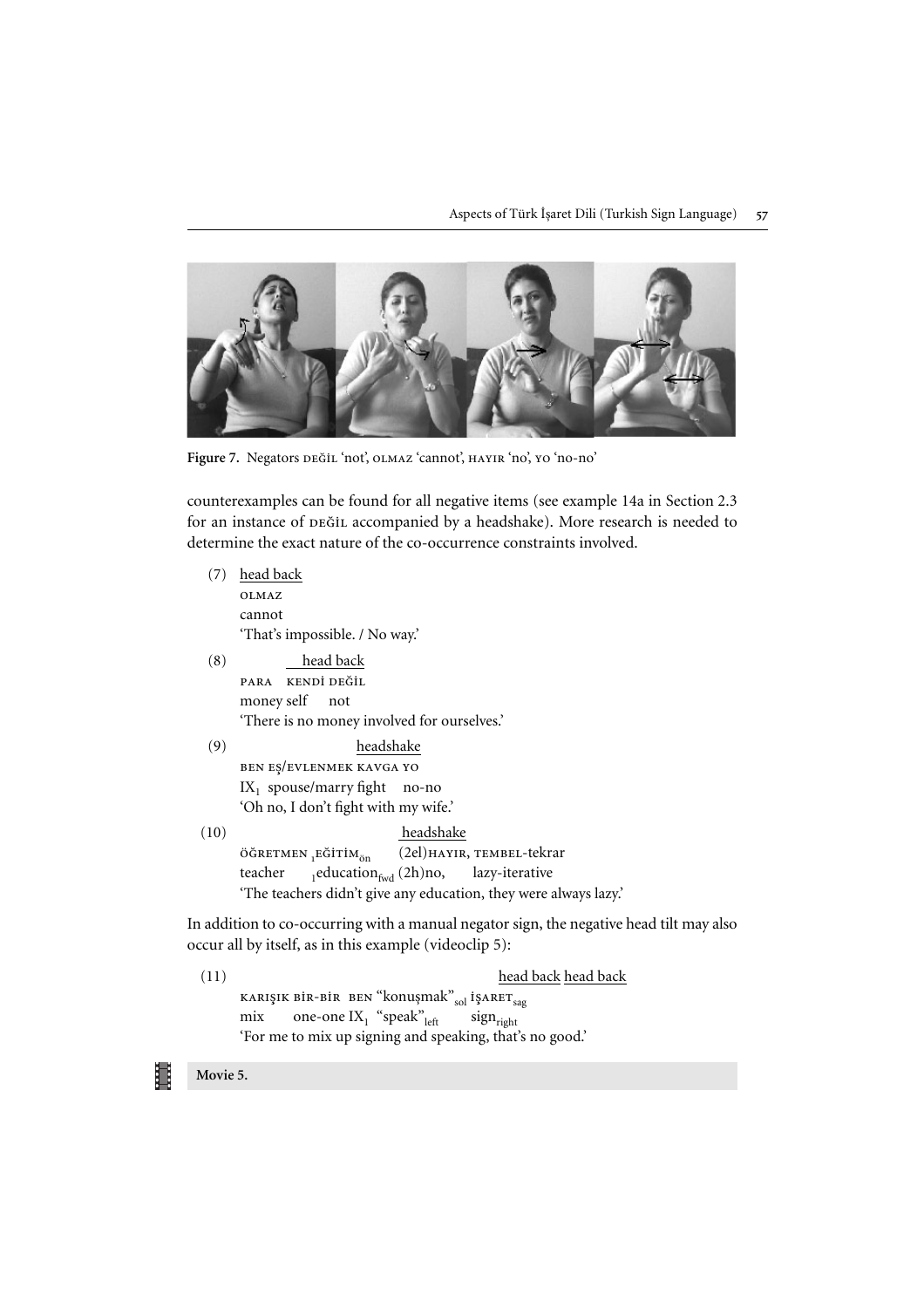Scope regularities have not been studied in detail for either of the two head movements. Moreover, it is not clear to what extent either head movement can by itself negate a predicate without a manual negator sign being present in the same clause. With respect to the backward head tilt that particularly concerns us here as the more unusual type of nonmanual negation, it seems clear that its scope would be more restricted than the scope of the side-to-side headshake simply due to the nature of the movement itself. Whereas a side-to-side headshake can go on for as long as the signer decides, a backward head tilt, being only a single movement, does not easily spread over more than one sign, so it usually appears on the negator sign only. However, in one particular structural environment the backward head tilt does regularly spread over two signs. This happens when the negative  $\overline{DEGL}$  cliticizes to the preceding predicate (see Section 2.3 on negative cliticization). In this case, often the predicate and the negative clitic both fall under the scope of the backward head tilt, for example:

(12) head back<br>BEN OKUL BILMEK<sup>A</sup>DEĞİL IX<sub>1</sub> school know $\wedge$ not 'I haven't been to school.'

In fact, as will be explained in detail in the following section, the scope of the negative head movement in this construction is itself evidence for the status of the negator DEĞİL as a clitic in this construction.

Whereas both the negative headshake and the backward head tilt are very common in TID, a third nonmanual signal that can convey negation is rather marginal in the language, yet nevertheless very interesting. In some rather rare contexts that still need to be specified, a puff of the cheeks with subsequent release of the air trapped in the mouth has a negative meaning (Figure 8 and videoclip 6). Moreover, the signal carries its negative meaning even in the absence of a manual negator sign, that is, it is sufficient to negate a clause by itself. In the following example, it is repeated because the predicate it co-occurs with also has repeated movement.

| $(13)$ a. |                                                                                                                            |  |  |
|-----------|----------------------------------------------------------------------------------------------------------------------------|--|--|
|           | BEN "bakmak" $_{\text{on}, \text{sa{\textsc{g}}}}$ SEN $_{\text{on}, \text{sa{\textsc{g}}}}$ YAZMAK BİLMEK $^\wedge$ DEĞİL |  |  |
|           | $IX_1$ "look" <sub>fwd.right</sub> $IX_2$ write know ^ not                                                                 |  |  |
|           | 'I looked at him (and asked), don't you know how to write?'                                                                |  |  |
|           | b. BİLMEK <sup>A</sup> DEĞİL CÜMLE-KELİME ANLAMAK'AVUÇ                                                                     |  |  |
|           | know^not sentence-word understand^palm.up <sup>3</sup>                                                                     |  |  |
|           | 'No, I don't know, I don't understand the composition of sentences.'                                                       |  |  |
|           |                                                                                                                            |  |  |

<sup>3</sup>. A 'palm-up' marker occurs quite frequently in TID in various functions including negation. In this example, 'palm-up' is cliticized to the preceding predicate. This form has not however been investigated in detail.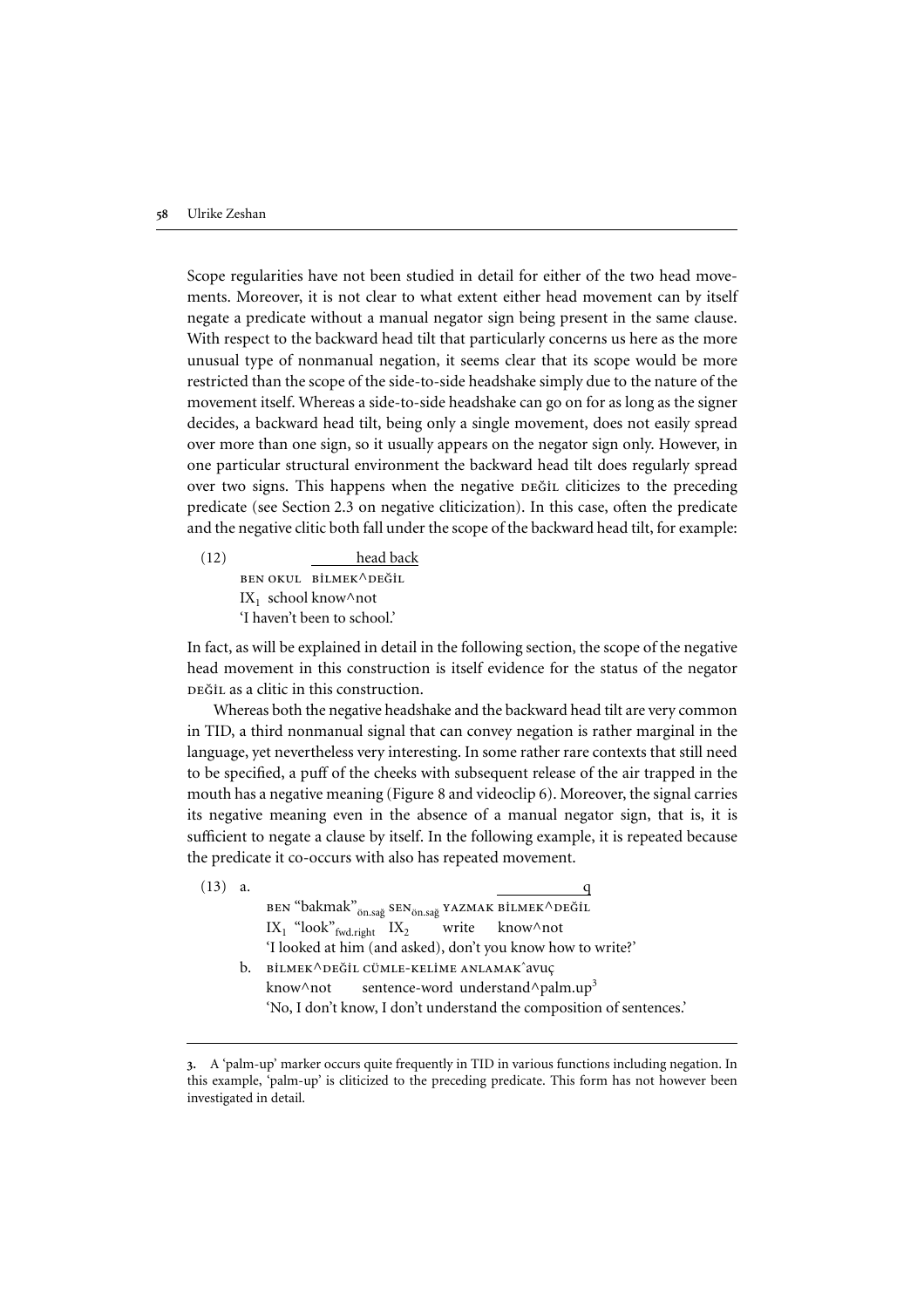

#### Figure 8. Puffed cheeks for negation

c. puff puff

 $OKUL$ <sub>sağ</sub>EğİTİM<sub>1</sub> school  $_{\text{right}}$ teach<sub>1</sub> 'They didn't teach me anything at school.'

### Movie 6.

The use of this nonmanual signal is interesting because, to the best of my knowledge, facial expressions have not been shown to function as negators on their own. Various facial expressions, such as frowning or pulling down the corners of the mouth, do accompany negation in many sign languages (e.g. Bergman 1995 for Swedish Sign Language, [Coerts 1992](#page-30-0) for Sign Language of the Netherlands, [Berthiaume & Rinfret](#page-30-0) should be considered grammatical or affective facial expressions. In any case, they always occur in addition to some other manual or nonmanual marking of negation, not as the sole marker of negation as in the above example from TID. Therefore, the 'puff cheeks' negation can be considered typologically unusual for sign languages, thus broadening our understanding of the range of linguistic diversity that is possible across sign languages.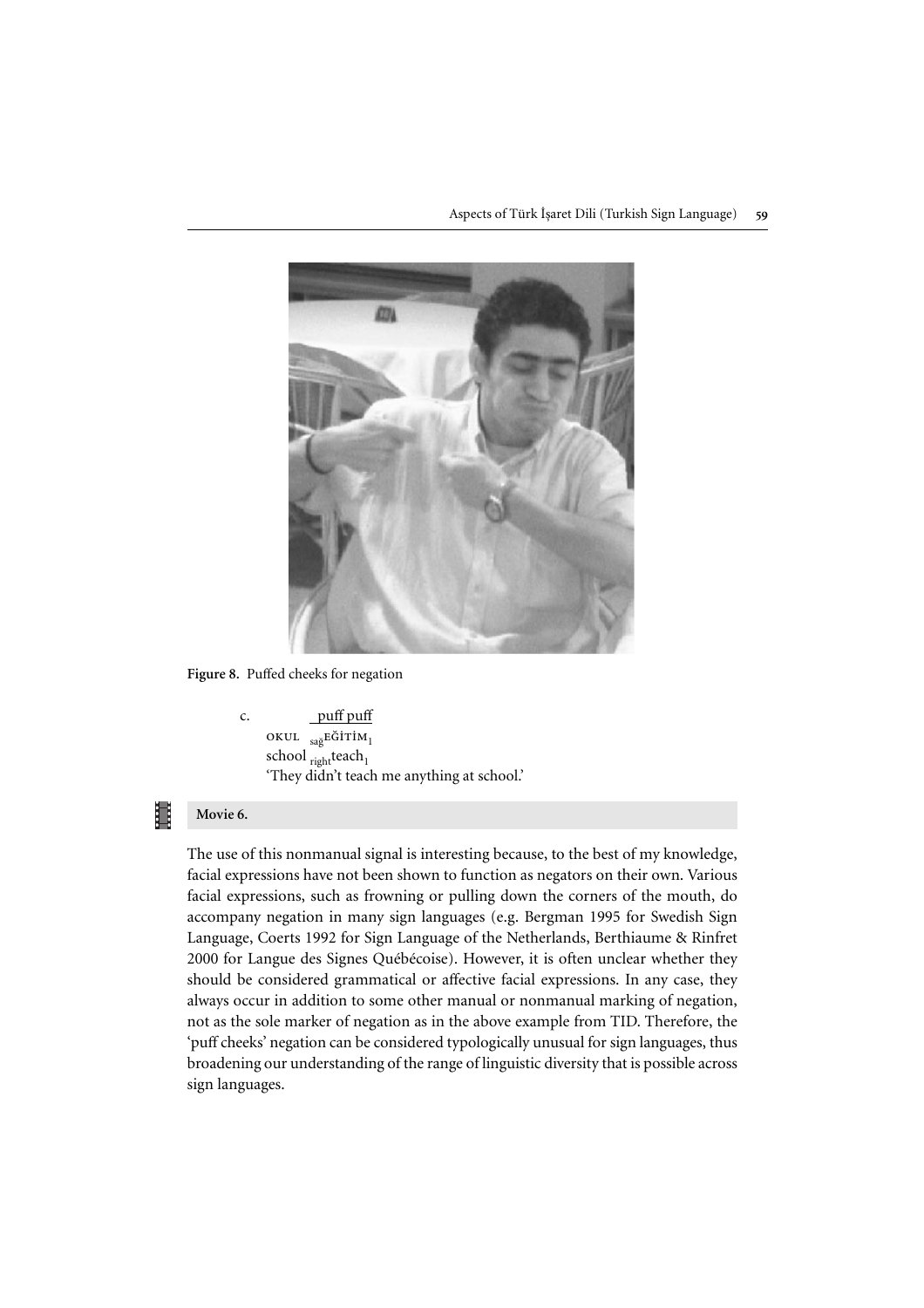#### 2.3 Negative cliticization

On a morphological scale ranging from free forms (words) to bound forms (affixes), clitics occupy an intermediate position. They are not quite like free words anymore, but not quite like bound affixes yet. They attach themselves to another word, called the host, yet their association with their host is less close than the association between an affix and the word stem that the affix is attached to. [Dixon & Aikhenvald \(2002\)](#page-30-0) define clitics in terms of the relationship between phonological words and grammatical words, that is, a host-clitic combination makes up a single phonological unit, but the clitic still constitutes a separate grammatical unit of its own. Two important differences between a clitic and a free word form are that clitics cannot receive stress (which is why they are not considered phonological words by themselves) and that clitics occur in a fixed position with respect to their host. Clitics are different from affixes in that they can be considered a grammatical unit of their own for syntactic purposes. As with most linguistic distinctions, the distinction between clitic and affix is sometimes fluid. Moreover, we sometimes find pairs of forms with a fuller form functioning as an independent word and a reduced form functioning as a clitic. This tendency, which can typically be observed with clitics but not with affixes, will be explained in more detail below with reference to the TID negative clitic. 60. Ulribe Zeshun<br>
23 Negative diticization<br>
20 na morphological scale ranging from the chorens (words) to bound forms (affwas)<br>
Units of coupy an intermediate position. They are not quite like Ire words anymore,<br>
but not 60 Ulrike Zeshan<br>
2.3 Negative cliticization<br>
2.3 Negative cliticization<br>
2.3 Negative cliticization<br>
2.3 neutro different domains: yet.<br>
2.5 host, we their association with their<br>
4.6 host, yet their association with the

Since cliticization has not been widely discussed in the sign language literature so far, I will first give a few well-known examples of clitics from spoken languages. In English, the negator *not* and the auxiliary *have* can cliticize to a host and then appear in the reduced forms *n't* and *'ve*, as in *is not* versus *isn't* and *we have* versus *we've*. The forms with the clitics represent a single phonological unit, and the clitics cannot be stressed independently. However, the grammatical function of the negator and the auxiliary remains intact and unchanged. It is only the phonological form that gets reduced in cliticization. In Romance languages, pronoun clitics are widespread and can occur in clusters, such as French *je t'ai vu* 'I have seen you (I you-have seen)' or *je te l'ai dit* 'I have told you about it (I you it-have told)'. The pronoun clitics have a fixed position with respect to the inflected verb form and with respect to each other, and they cannot be stressed. In Turkish, a clitic *de* meaning 'also, too' follows its host, as in *sen de* 'you-too', and both together constitute a single phonological unit where nothing else can come in between.

For sign languages, [Sandler \(1999b\)](#page-31-0) investigated characteristics of clitics in Israeli other sign languages in [Zeshan \(2002\)](#page-31-0). Evidence for pronoun clitics in sign languages

- a. phonological evidence: loss of syllabicity, loss of movement, loss of specification for location;
- b. syntactic evidence: clitic + host behaving as a single sign for the purpose of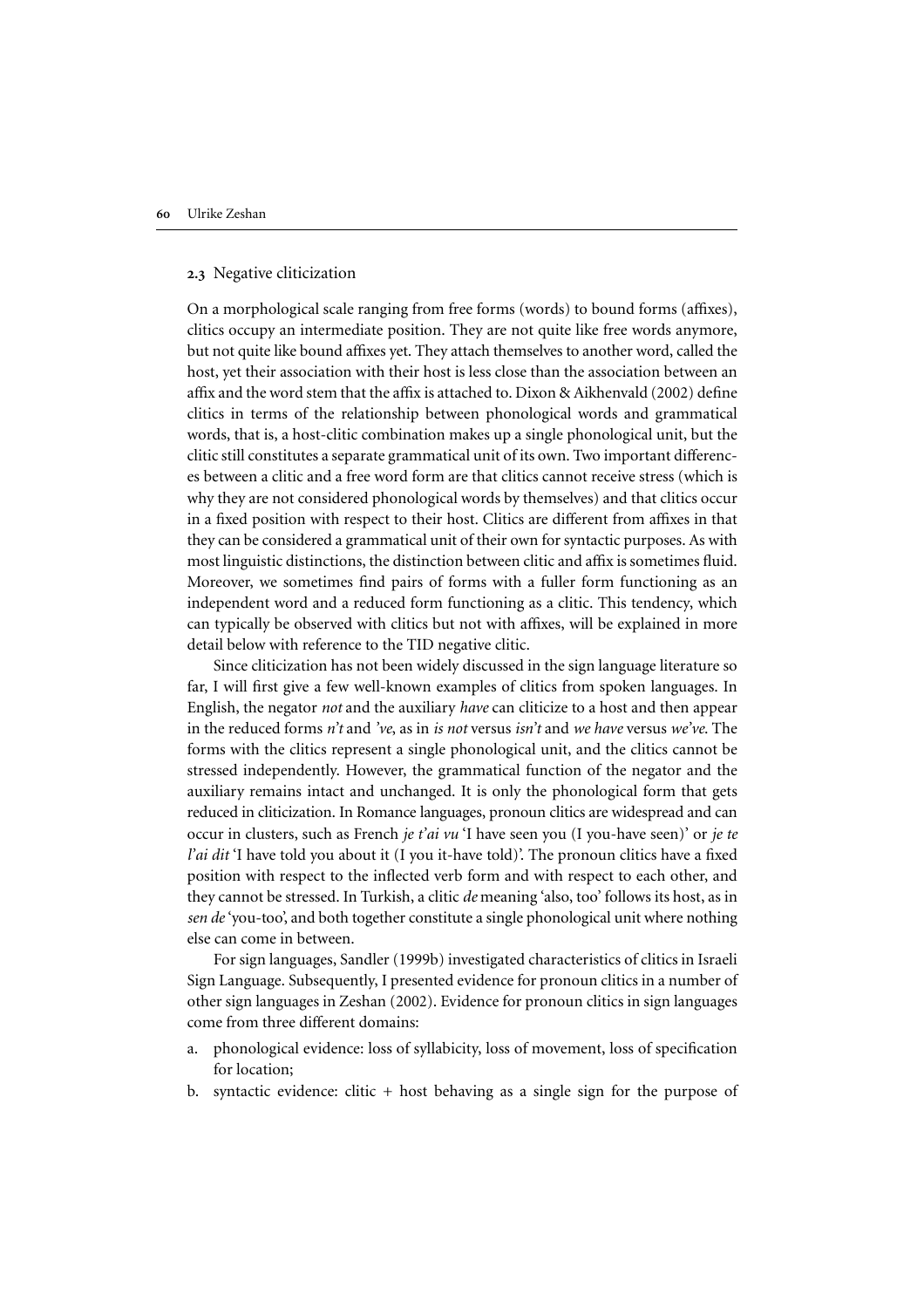assignment of suprasegmentals (head movements, mouth patterns), clitic + host sign occurring simultaneously;

c. functional evidence: cliticization occurs with elements that function as deictics, pronouns and determiners [\(Zeshan 2002](#page-31-0)).

The first group of criteria refers to the fact that clitics have a reduced phonological form in comparison with free forms, so that the clitic cannot be considered a phonological word of its own (cf. English *'ve*). Secondly, syntactic evidence demonstrates that clitic and host behave like a single sign in some respects. Finally, functional evidence depends on the observation that certain grammatical categories are particularly prone to cliticization crosslinguistically. This includes pronouns, but also negatives (cf. English  $n't$ ). An analogous set of criteria can be applied to the negative  $\Delta E$ inot' in TID to show that it cliticizes to a host sign, the preceding predicate.

When the negative  $DEGE$  'not' (see the first picture in Figure 7 in Section 2.2) cliticizes to a preceding predicate, several aspects of its form change. Example 14 and the accompanying videoclip show two instances of  $p$ Eğit 'not' in combination with the predicate biLMEK 'know', first with DEGIL 'not' in its full form as an independent word (transcribed as  $B$ ilmek peğil 'know not') and then with peğil 'not' as a clitic (transcribed as BILMEK^DEĞIL 'know^not'). As noted above, it is not uncommon for clitics to have a corresponding full form, such as English *not* versus *n't*, and this is one of the reasons why peğit is considered a clitic and not an affix here.

| a. | headshake                                                            |
|----|----------------------------------------------------------------------|
|    | $O_{sol, vukari}$ İÇİNDE $O_{el}$ işaret İçinde bilmek değil         |
|    | $IXleft.up$ in $IXhand sign$ in know not                             |
|    | 'They (the hearing people) don't know anything about sign language.' |
| b. | headshake                                                            |
|    | $O_{sol}$ DÜNYA İÇİNDE BİLMEK $\hat{O}$ DEĞİL                        |
|    | $IXleft$ world in know not                                           |
|    | 'They don't know what's in this world (of signing).'                 |
| c. | <b>BEN BİLMEK</b>                                                    |
|    | $IX_1$ know                                                          |
|    | 'But I know.'                                                        |
|    |                                                                      |

#### Movie 7.

Ħ

The formational differences between  $\Delta$  pegit 'not' as a full form and ^pegit. '^not' as a clitic are summarized in Table 1. All of these differences have the effect of reducing the 'phonological content' of the clitic and/or assimilating the clitic to the host sign by carrying over formational properties from the host sign to the clitic.

In addition to these formational differences, a syntactic argument can be made about the behavior of suprasegmentals in this construction, demonstrating that, just like the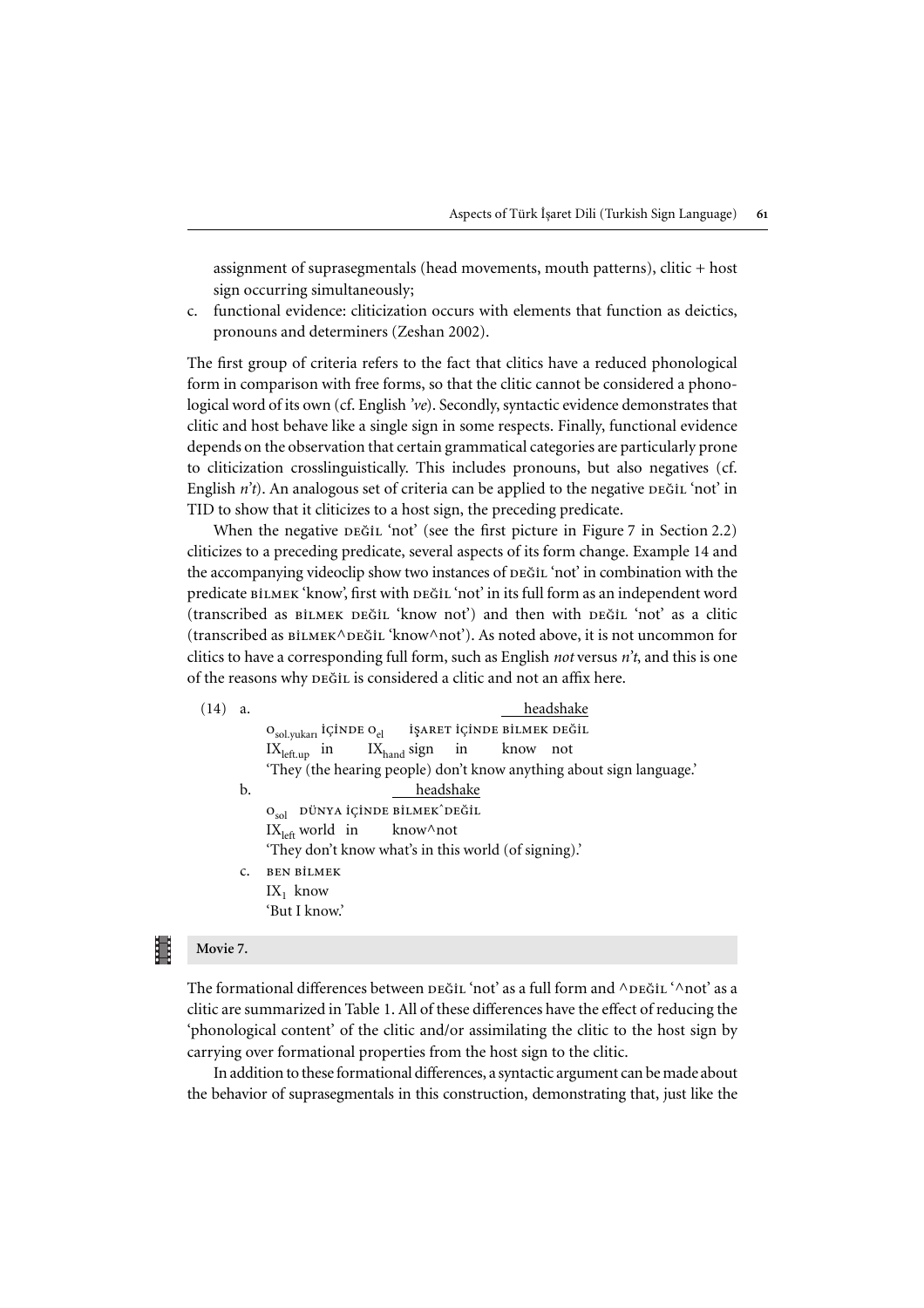| DEGIL full form                                                                                                                     | $\wedge$ pegit, cliticized form                                                                                                                                            |
|-------------------------------------------------------------------------------------------------------------------------------------|----------------------------------------------------------------------------------------------------------------------------------------------------------------------------|
| movement consists of full wrist bending<br>changing orientation of the finger tips by 180 <sup>°</sup><br>from downwards to upwards | movement is much reduced, consisting only of<br>some wrist bending of much smaller magnitude<br>(loss of syllabicity)                                                      |
| duration of the sign is comparatively longer,<br>amounting to a full syllable                                                       | duration of the sign is much shortened (loss of<br>syllabicity)                                                                                                            |
| sign starts with finger tips facing downwards<br>and ends with finger tips facing upwards                                           | signs starts at whatever fingertip orientation the<br>preceding host sign ended with (assimilation of<br>orientation)                                                      |
| sign is articulated in neutral signing space in<br>front of the signer's torso                                                      | sign is articulated at any location in sign space<br>depending on wherever the preceding host sign<br>ended (assimilation of location)                                     |
| sign is two-handed, but has a one-handed<br>alternate form with the non-dominant hand<br>dropped (weak hand drop)                   | sign must be two-handed following a preceding<br>two-handed host sign and must be one-handed<br>following a preceding one-handed host sign<br>(assimilation of handedness) |

Table 1. Formational differences between the full and the cliticized form of  $p\in\mathcal{C}$ 

pronoun clitics mentioned above, the host-clitic combination with  $\overline{DE}$  and 'behaves' like a single word unit. As was mentioned in the previous section on nonmanual negation, the negative backward head tilt commonly associated with  $\overline{DE}$  inot' and other negator signs usually appears on the negative only. However, in the case of cliticized  $^\wedge$ DEGiL 'not', the negative head tilt co-occurs with both the preceding predicate and the negative clitic, that is, it spreads to the whole host-clitic combination (see examples 15a and 15g below). This behavior provides evidence for the fact that the two signs in the host-clitic combination do indeed form a unit that is equivalent to a single word unit. Finally, it has already been mentioned that crosslinguistically, it is not uncommon for negatives to occur as clitics, so that functional evidence also supports our argument.

In the following text, the signer uses  $\Delta$  beginning the set of repeatedly both as an independent sign and as a clitic, which makes it an ideal example for demonstrating the functional difference between the two. Note that the free form seems to be used for emphasis (15b, 15j) whereas the cliticized form (15a, 15d, 15g) is the more usual way of saying 'don't know' in TID. In other texts in the data, the cliticized form of pegin 'not' is much more common with 'know' than the full form. This seems natural considering the frequency of the expression. Other frequent combinations where  $\Delta$  is 'not' usually occurs as a clitic include  $\text{sevMEK} \triangle \text{DEGL}$  'like not' (videoclip 8), anlamak^değil 'understand not', ayni^değil 'not same' (videoclip 9), and the idiomatic PARA^DEĞİL 'money not', that is, 'free of cost'.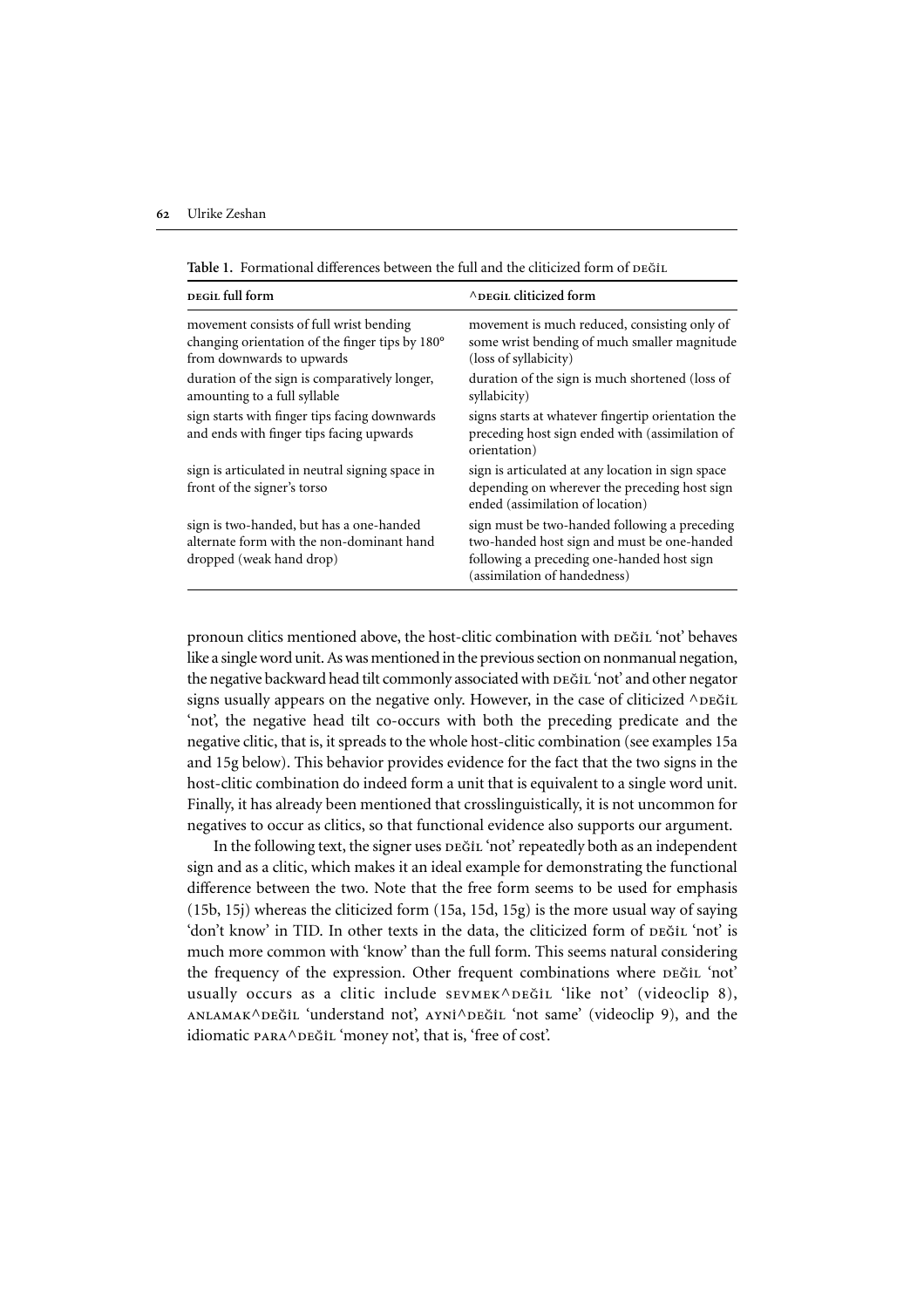| (15)                             | a. | head back                                                                                        |  |  |  |  |
|----------------------------------|----|--------------------------------------------------------------------------------------------------|--|--|--|--|
|                                  |    | BEN KONUŞMAK BİLMEK $^{\wedge}$ DEĞİL                                                            |  |  |  |  |
|                                  |    | $IX_1$ speak<br>know <sup><math>\wedge</math>not</sup>                                           |  |  |  |  |
|                                  |    | 'I can't speak.'                                                                                 |  |  |  |  |
|                                  | b. | brow raise, head back                                                                            |  |  |  |  |
|                                  |    | BEN KONUŞMAK BİLMEK DEĞİL                                                                        |  |  |  |  |
|                                  |    | $IX_1$ speak<br>know<br>not                                                                      |  |  |  |  |
|                                  |    | 'I can't speak at all.'                                                                          |  |  |  |  |
|                                  | c. | YAZMAK-KONUŞMA-tekrar                                                                            |  |  |  |  |
|                                  |    | write-converse-iterative                                                                         |  |  |  |  |
|                                  |    | '(So) I talk to others in writing all the time.'                                                 |  |  |  |  |
|                                  | d. | ₫                                                                                                |  |  |  |  |
|                                  |    | SEBEP KONUŞMAK BİLMEK <sup>A</sup> DEĞİL SEBEP                                                   |  |  |  |  |
|                                  |    | reason speak<br>know^not<br>reason                                                               |  |  |  |  |
|                                  |    | 'The reason why I cannot speak?'                                                                 |  |  |  |  |
|                                  | e. | $_{\text{sa\check{g}}}$ EĞITİM <sub>1</sub> TEMBEL O <sub>sağ</sub><br>ÖĞRETMEN O <sub>sağ</sub> |  |  |  |  |
|                                  |    | IX <sub>right right</sub> education <sub>1</sub> lazy<br>teacher<br>$IX_{right}$                 |  |  |  |  |
|                                  |    | '(It's because) the teachers didn't teach me anything.'                                          |  |  |  |  |
|                                  | f. | <b>BEN APTAL OLMAK</b>                                                                           |  |  |  |  |
|                                  |    | $IX_1$ stupid be                                                                                 |  |  |  |  |
|                                  |    | '(So) I became intellectually dull.'                                                             |  |  |  |  |
|                                  | g. | head back                                                                                        |  |  |  |  |
|                                  |    | BEN YAŞ-BÜYÜMEK KONUŞMAK BİLMEK <sup>A</sup> DEĞİL                                               |  |  |  |  |
|                                  |    | speak<br>know^not<br>$IX_1$ grow-up                                                              |  |  |  |  |
|                                  |    | 'I grew up not knowing how to speak.'                                                            |  |  |  |  |
|                                  | h. | <b>BEN AKILLI</b><br><b>KALMAK</b>                                                               |  |  |  |  |
|                                  |    | $IX1$ intelligent stay                                                                           |  |  |  |  |
|                                  |    | 'I am intelligent though.'                                                                       |  |  |  |  |
|                                  | i. | İŞARET İYİ                                                                                       |  |  |  |  |
|                                  |    | sign<br>good                                                                                     |  |  |  |  |
|                                  |    | 'I can sign well.'                                                                               |  |  |  |  |
|                                  | j. | KONUŞMAK BİLMEK DEĞİL                                                                            |  |  |  |  |
|                                  |    | speak<br>know<br>not                                                                             |  |  |  |  |
|                                  |    | '(But) I don't speak at all.'                                                                    |  |  |  |  |
| Movie 8. SEVMEK^DEĞİL 'like not' |    |                                                                                                  |  |  |  |  |
|                                  |    |                                                                                                  |  |  |  |  |

Movie 9. AYNI^DEĞİL 'not same'

Ï

**THE**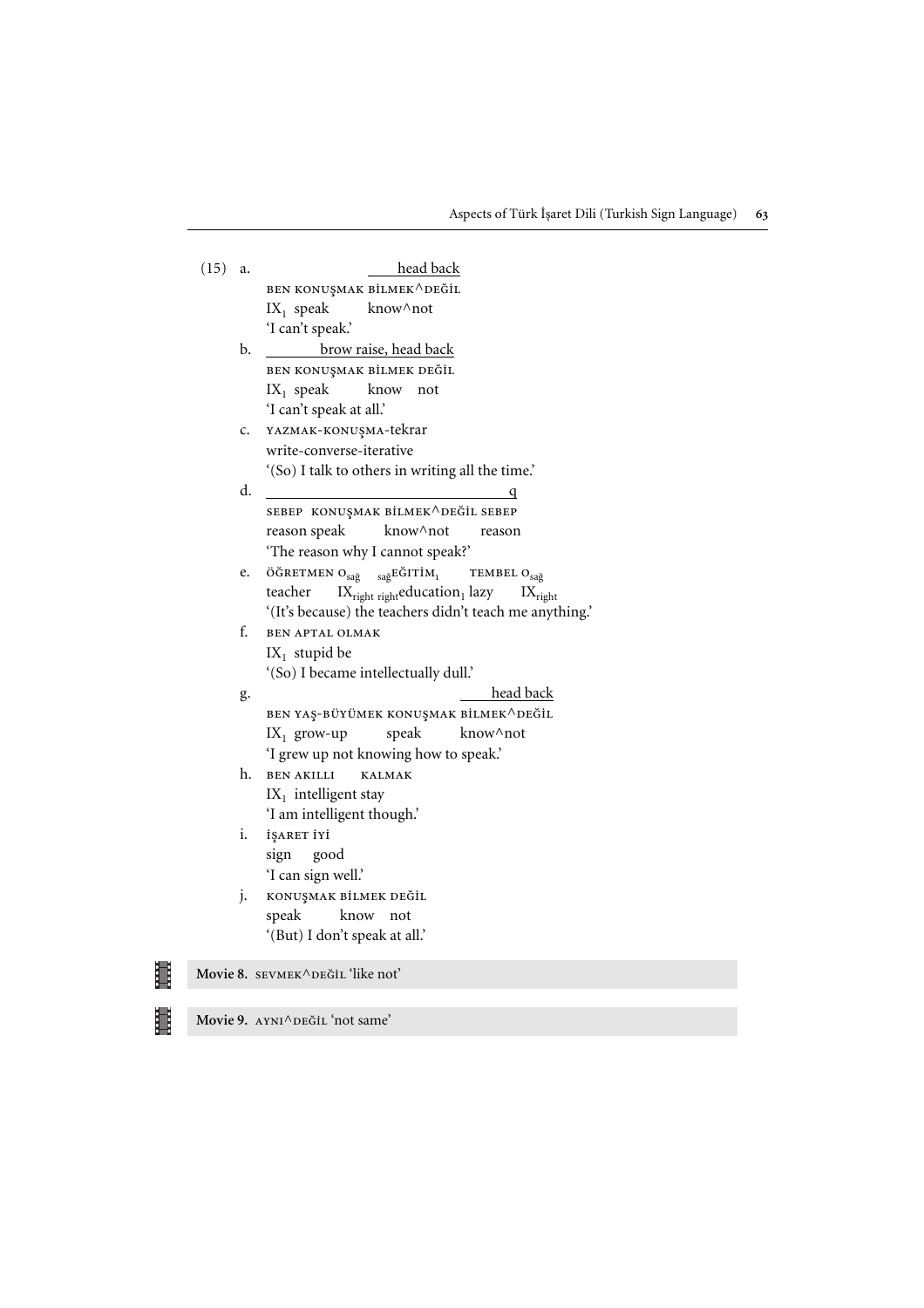From the data gathered so far, it seems that negative cliticization is extensive in  $TID$ ,  $4$ occurring with a large number of predicates. As noted above, some combinations with the negative clitic are particularly common, and these typically involve high-frequency host signs such as 'know', 'like', 'understand', and the like. However, negative cliticization is possible with many more predicates and may even be totally productive, that is, applicable to any predicate host sign. This of course needs to be investigated in detail before such a strong claim can be made. All that can be said at this stage is that so far no particular constraints on the applicability of negative cliticization have been found. It may also be added that the existence of extensive cliticization is evidence for a history of grammaticalization and thus for at least some historical development of the language. This means that some time depth must be attributed to TID (see discussion in Section 3.2).

#### 2.4 Honorific classifier

Classifiers have long been an issue of intense research and debate in sign language linguistics ([Emmorey 2003](#page-30-0) provides a good overview of current research in this domain). In this section, I would like to add some interesting data from TID which again serves to expand our notion of typological diversity across sign languages. The type of classifier construction referred to here is usually known as 'predicates of movement and location'. In these multimorphemic constructions, a handshape morpheme represents a moving entity, while the movement or location or the entity is expressed by the movement or positioning of the hand in space. For example, an upright index finger moving in a horizontal circle can represent a person walking around in a circle. The handshape in such constructions is known as a 'whole-entity classifier' because it represents the moving entity as a whole.

TID has a highly grammaticalized system of whole-entity classifiers (Zeshan 2003, for a discussion of weakly grammaticalized and highly grammaticalized classifier systems). This classifier system is typologically unusual in sign languages because it includes the grammatical category of honorifics, a category that has not been described in connection with classifiers for any other sign language. Honorific expressions serve the purpose of verbalizing status distinctions between members of society. Most commonly, they are used to convey politeness and respect for persons (and sometimes other beings) of high status. Although all languages can convey politeness and respect, only some languages, such as Japanese, have a grammatical category of honorifics. This category may manifest itself in various parts of the grammar, such as distinct honorific and nonhonorific pronoun sets or honorific affixes on the verb. In TID, the classifier

<sup>4</sup>. This also includes cliticization of 'palm-up', as in example (13b).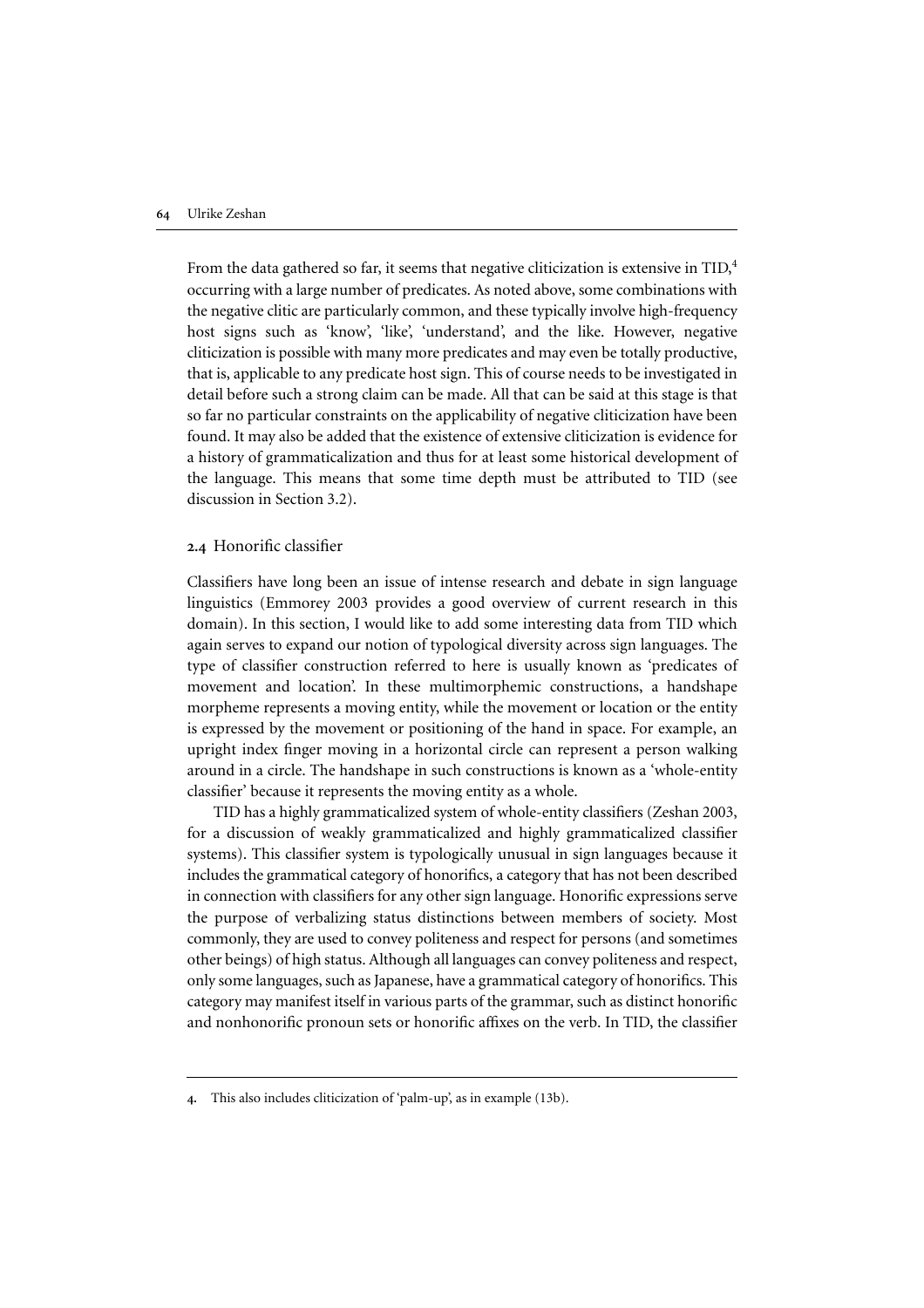

Figure 9. Nonhonorific and honorific person classifier

system includes an honorific classifier. Honorific classifiers can be found in various spoken languages. For example, in the Mayan language Jacaltec, the classifier *ya7* is used for 'respected humans' ([Aikhenvald 2000:284](#page-30-0)). In Japanese, classifiers used with numbers or counting ('numeral classifiers') include the superordinate *nin* for human beings in general and the subordinate *mei* for human beings in an honorific sense [\(Aikhenvald 2000:317](#page-30-0)). In sign languages, honorific classifiers have not been described so far.

Figure 9 shows two predicates of movement and location that both mean 'a person coming'. The only difference between the two is that the upright index finger refers to a person without specifying anything about that person's status, whereas the upright thumb indicates that the person is in some way important. Note that the contrast here is not 'honorific versus nonhonorific', but rather 'honorific versus neutral'. That is, the index finger does not indicate a lower status of the person referred to, but just lacks any indication of status and is thus neutral with respect to politeness or respect.

Secondly, the term 'honorific' is used in a slightly different sense here from the way it typically functions in spoken languages. Typically, honorifics are used to express respect for either the addressee or a third person, and it would thus be highly unusual or impossible in such a system to use the honorific form with respect to the first person in a form such as *myself-HONORIFIC*. However, the upright thumb classifier in TID can be used freely to refer to oneself as well as to other people. It thus conveys not so much a notion of politeness and respect toward other people, but rather a more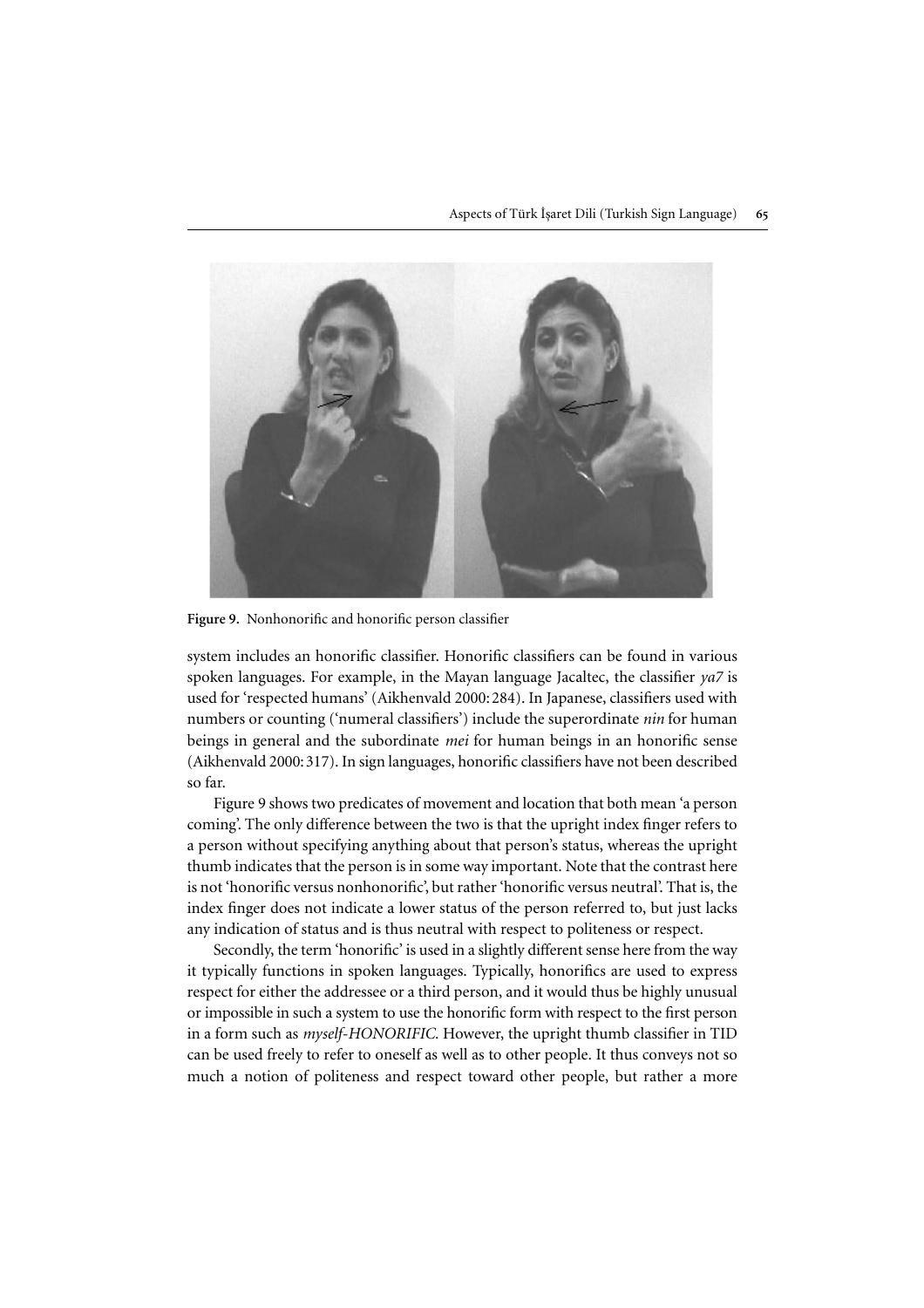general notion of importance or value, so that one can easily say something like 'I myself, being important…'. Comparing examples (16) and (17) below, the signer refers to a third person in the first instance and to herself in the second instance (examples are transcribed in English only for convenience).

- (16) a. then director change 'Then the director changed.' b. NEW DIRECTOR CL:person.honorific<sub>center-left</sub> 'A new director got into this important position.' (17) a. right hand:  $IX_1$  SMALL-AGE IX<sub>1</sub> TELEVISION IX<sub>1</sub> left hand: television<br>| right hand: CL:person.honorific<sub>center-front</sub> left hand: flat-surface:front 'I was (still) small, (but) I used to place myself in front of the television as someone important.' b. right hand: HOUSE DEAF TEN FIVE CL:person.pluralsemicircle.right
	- left hand: HOUSE TEN CL:person.plural<sub>semicircle.left</sub> 'In our house, 15 deaf people would sit in a semi-circle.'
	- c. right hand:  $IX_1$  CL:person.honorific<sub>center-front</sub> SIT  $left hand:$  flat-surface $f_{front}$  sit 'And I would sit down in front as someone important.'
	- d. IX. SIGN 'And I would sign (for them).'

The translations provided indicate the meaning contributed by the use of the honorific classifier. In (16b) the hand with the classifier handshape just moves from the center to the left, thus localizing the new director on the left side for the duration of this text. The complex two-handed classifier construction in (17a) and (17c) additionally incorporates a specification for a flat surface represented on the non-dominant hand. The honorific classifier can thus be used in multimorphemic constructions just as productively as any other classifier. Example (17b) includes another complex classifier construction which is used in some contexts in TID for plural reference to people. This form involves an open hand with extended fingers facing downward. The two hands describe a semicircle in (17b) to express the location of a group of people (videoclip 10).

H

#### Movie 10.

It may be added that in the construction in (17b), it also seems possible for the finger tips to be facing upward, as more commonly occurs in other sign languages and in some other TID examples. The function of the change in hand orientation for the expression of plural reference in this kind of construction has not been investigated. Note also that in the plural, the distinction between honorific and nonhonorific classifiers disappears, as the honorific classifier does not seem to have a plural form of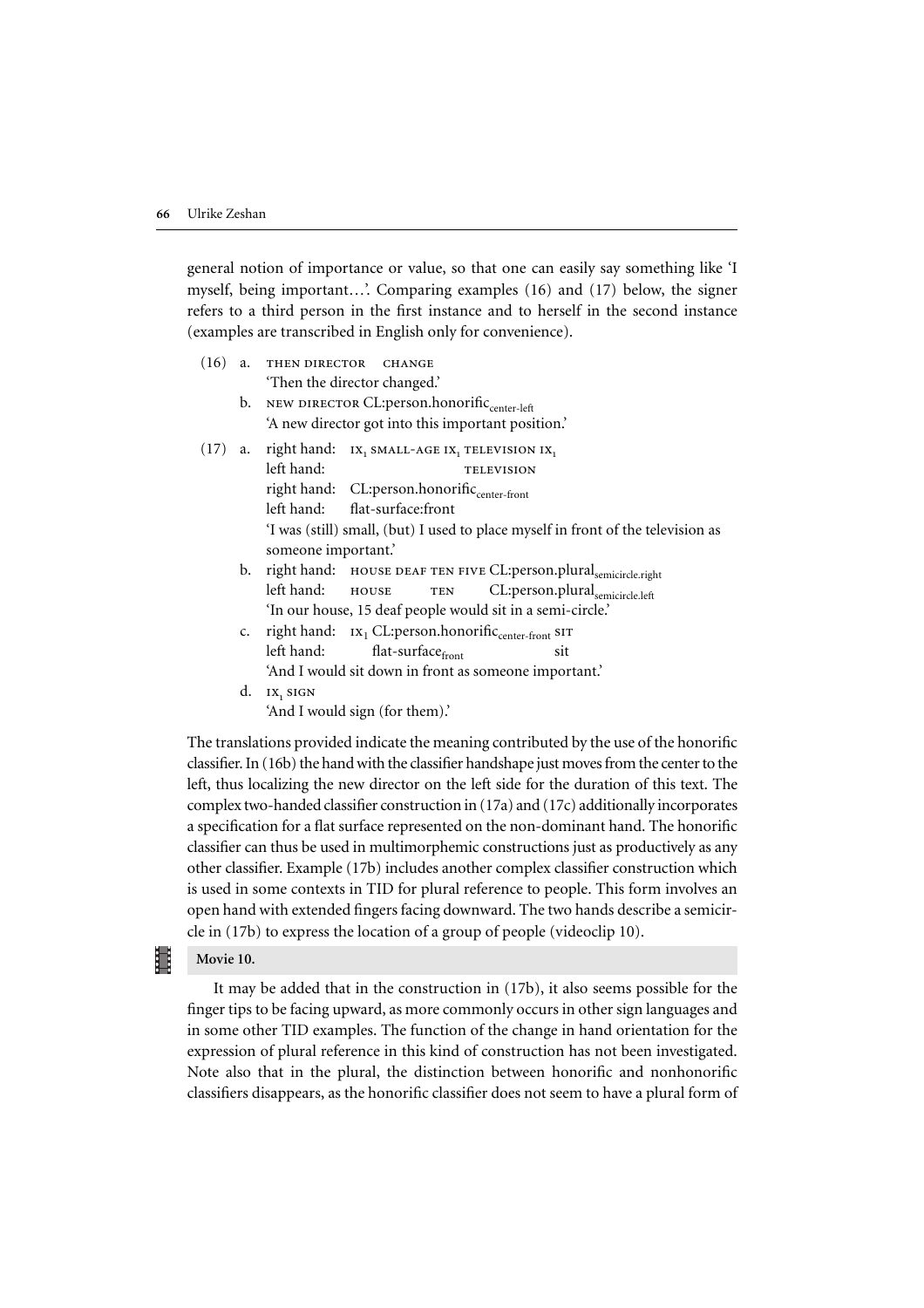its own. A full analysis of the classifier system in TID has yet to be worked out, but the existence of an honorific form as part of the paradigm of classifier handshapes will definitely turn out to be the most interesting aspect of this unusual classifier system.

#### 2.5 Question particle

Question particles are used in both signed and spoken languages to indicate that an utterance is a question. Japanese, Mandarin Chinese and Turkish are examples of spoken languages with question particles. Question particles often occur in yes/noquestions only, whereas questions with question words are marked by the question word (wh-word) itself rather than by a question particle. In example (18) from Turkish, the only function of the question particle *mi* is to indicate that the utterance is a yes/no-question.

(18) sen de gel- ecek mi- sin? Pron.:2Sg also come- FUT Q- 2Sg 'Will you be coming, too?'

In Zeshan (forthcoming), I investigate question particles and their development and grammaticalization across a range of sign languages; some of the issues discussed there are also relevant to the TID question particle described in this section. Of particular interest here is the historical development of question particles in sign languages whose surrounding spoken languages also have question particles. For several sign languages, the history of question particles is documented as having arisen via influence from the surrounding spoken language. For example, a question particle ma in Taiwanese Sign Language has its origin in the Signed Mandarin system that was artificially created for educational purposes to represent spoken Mandarin 'on the hands'. The particle thus mirrors the structure of the Mandarin question particle and is still used mainly by younger signers who have been more heavily influenced by the system through their school education. In other words, use of the question particle is spreading from the artificial Signed Mandarin code into the primary Taiwanese Sign Language. Use of the question particle in Taiwanese Sign Language can thus be seen as an effect of language contact with spoken Mandarin, the contact being facilitated by the Signed Mandarin system. A question particle in Japanese Sign Language has similarly originated in Signed Japanese and is still largely limited to registers close to Signed Japanese.

In Turkish Sign Language, there is a comparable initial situation with a primary sign language used in the Deaf community as a first language and a spoken language that uses a question particle co-existing in the same region. We will first look at the form and function of the TID question particle and then explain how it is used in present-day TID and what this implies for its history.

Figure 10 shows a sign glossed mi consisting of an index finger touching the nose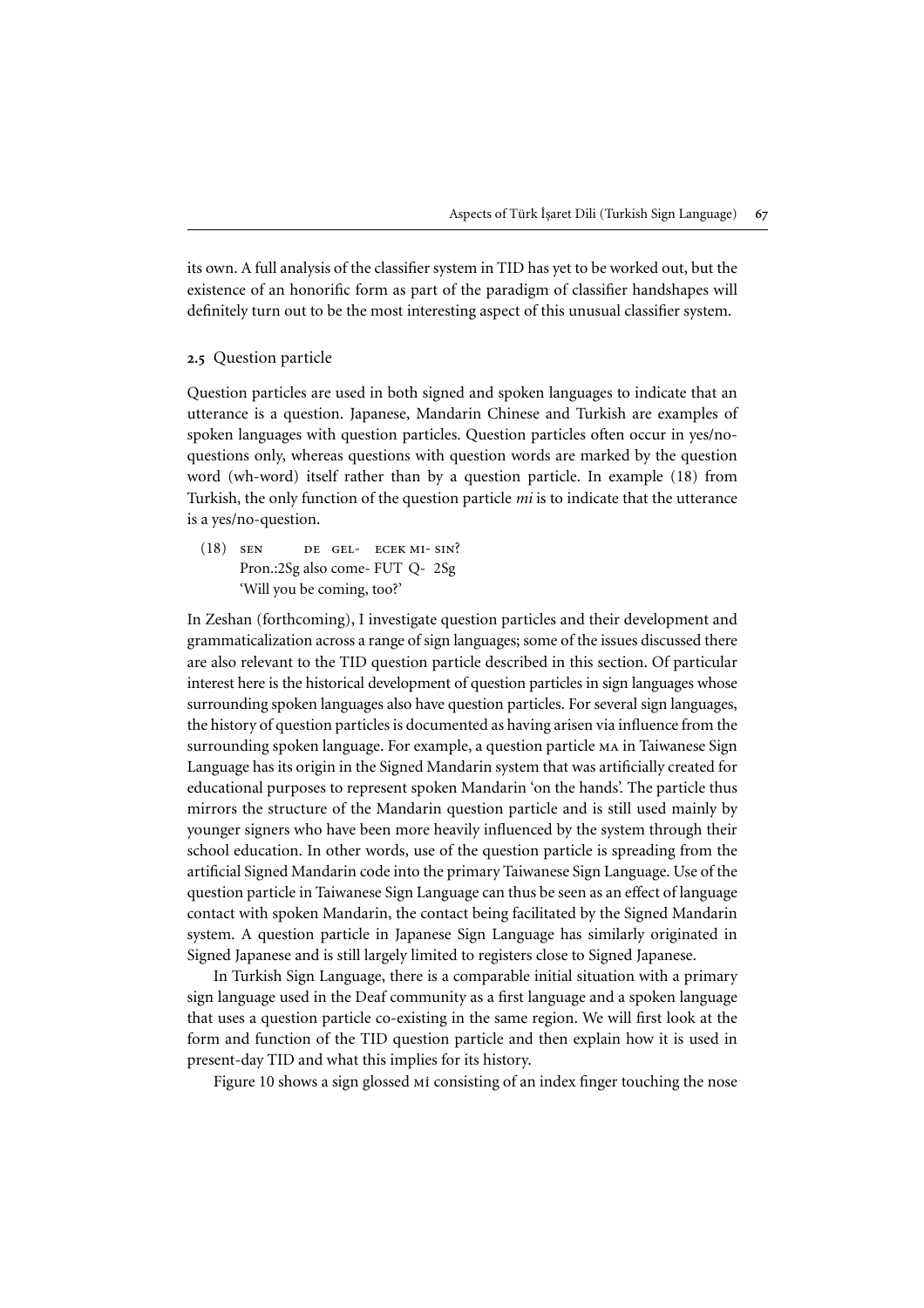

Figure 10. Question particle

and then moving downward in a straight line. A few signers optionally use this particle at the end of a yes/no-question in TID (19). At the same time, this sign is an old form of the sign ne 'what' in TID. Younger signers use a different sign for 'what' instead of the older sign. Both older and younger signers also use yet another sign for 'what' which is based on a common Turkish gesture. In its function as a question word, the sign in Figure 10 also appears in wh-questions, in particular in combination with the gesture-based sign for 'what', as in (20). The possible syntactic positions in this type of question remain to be investigated. There is evidently some degree of assimilation between the two signs at the end of (20), which results in the duration and the movement path of the old question word being much shorter compared to its use as a question particle in (19). The resulting combination is not unlike what one would expect for a sign language compound, but the exact nature of this combination has not been determined yet.

 $(19)$ <br>sen kisi SEN KİSİ EŞ/EVLENMEK Mİ q IX<sub>2</sub> person spouse/marry Q-part 'Are you married?'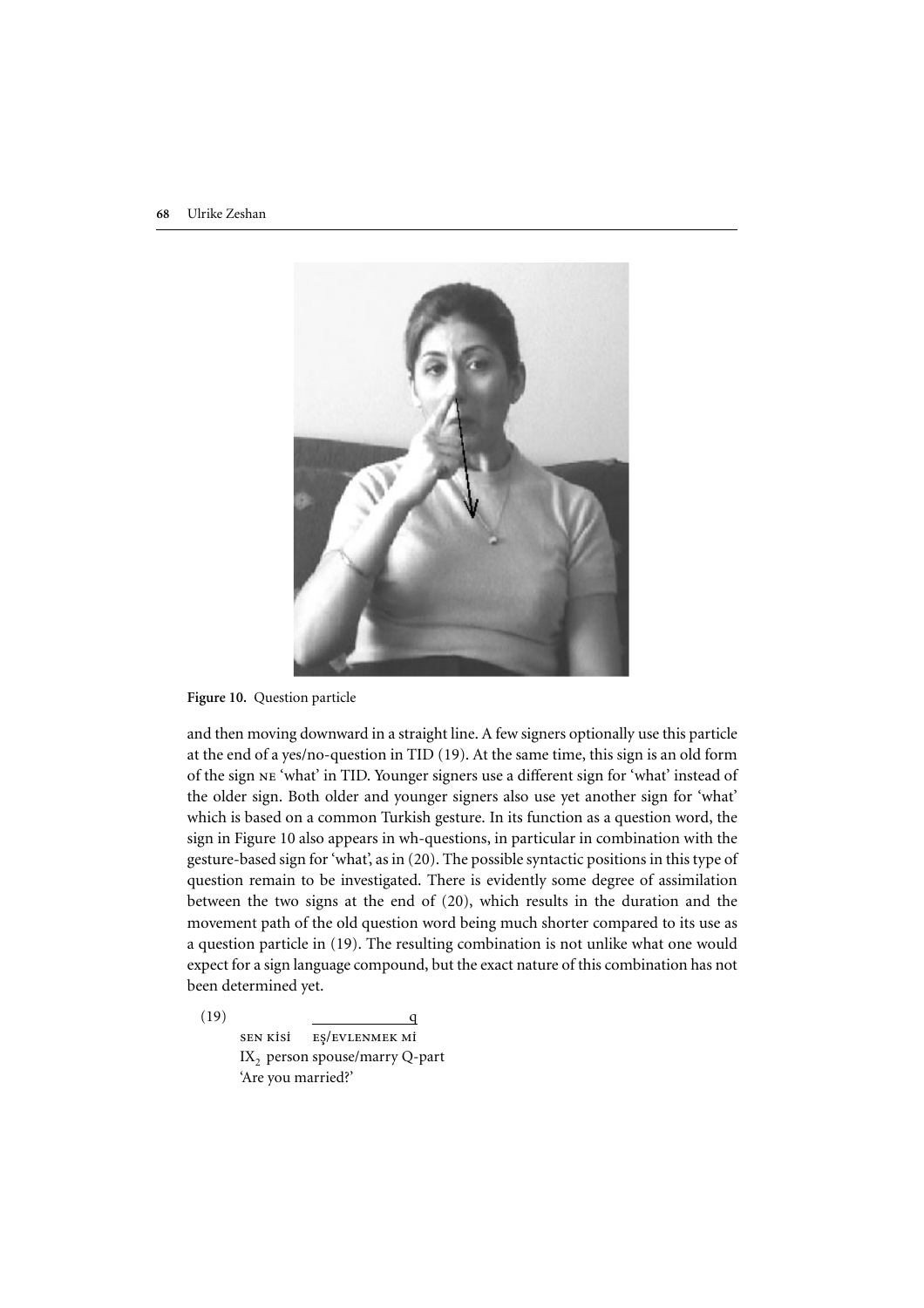--------------------- q Áocuk Áocuklar konusmak <sup>1</sup> eg©i¨ti¨mön ne(eski)+ne(jest) child children speak  $_1teach_{fwd}$  what(old)+what(gesture) 'How can we teach the children to speak?'

 $(20)$ 

In yes/no-questions with no question particle, the question is simply marked nonmanually by an interrogative facial expression and head position. This is the standard, usual marking of this type of question across sign languages. In questions with question words, it is the question word together with the facial expression that marks the utterance as a question. Interrogative nonmanual marking is indicated by a line labeled 'q' on top of the gloss line in the examples. However, the details of nonmanual marking of the two types of questions in TID have not been investigated. Therefore, the transcribed examples just indicate that some nonmanual marking is involved, without specifying its exact form or function. If the question particle is used, the questions are marked nonmanually also.

The sign in Figure 10 is very rare in the present-day language both in its use as a question particle and in its use as a question word 'what', to the extent that it has almost disappeared. Only a few older signers in Istanbul in their 40's and older have reported its existence. Younger signers do not use the question particle at all and may not even recognize it as a TID sign. This distribution is exactly the reverse of what has been happening in other sign languages such as Japanese and Taiwanese sign languages, where the question particles are being used more by younger signers. While question particles seem to be entering the primary sign languages in these cases, in TID the question particle is evidently disappearing. In both situations the surrounding spoken languages do have question particles, but the historical development is moving into opposite directions.

Interestingly, both developments can be explained in one and the same framework, that is, in relationship to contact with the surrounding spoken language. The language contact situation that has led to the development of question particles in the Eastern Asian sign languages has been explained above. For the situation in Turkey, a different scenario will explain the pattern we find today. In the initial section of this article, it was mentioned that a number of early schools for the Deaf in Turkey did follow a bilingual educational approach, however informally, that included the use of sign language in the classroom. Although a formal Signed Turkish comparable to Signed English or Signed Japanese was not in use, nor was there any principled or organized attempt to create such a sign system, it can be safely assumed that the language situation in the classroom at that time involved quite intensive language contact. The members of the deaf community who still know the sign  $M$  come from the same generation of people who were educated in these bilingual settings, that is, people now in their 50's and older, as well as people who are slightly younger.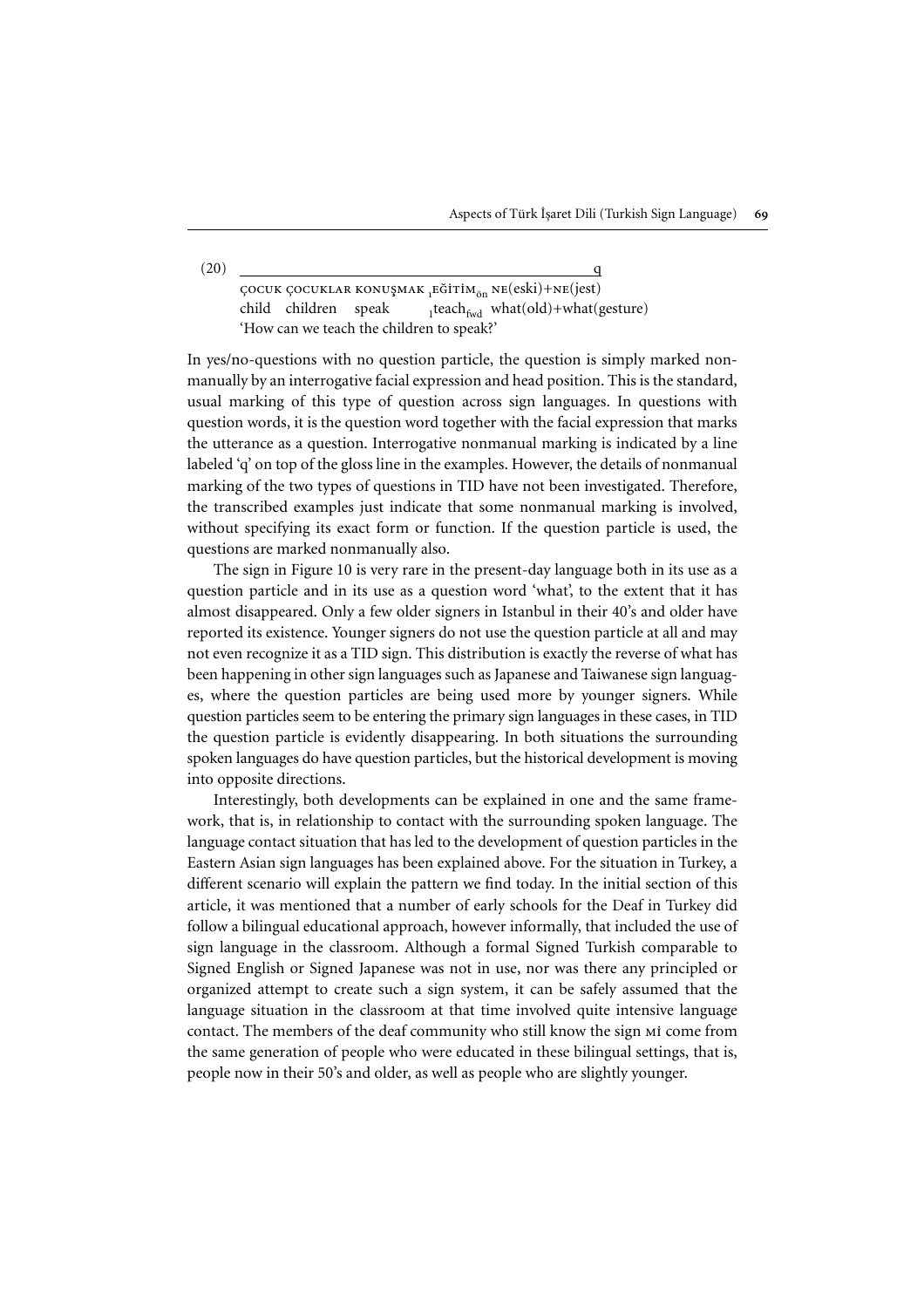This distribution leads us to hypothesize that the question particle probably arose out of a bilingual educational setting in analogy with spoken Turkish, maybe only in a single school, since there are other signers from the same generation who have never seen or used this sign. Although similarities of this kind were not codified in the form of a 'Signed Turkish' system, it is quite possible that a question particle would have come up spontaneously in an effort to represent an important structural element from spoken Turkish and to sign in a way more closely resembling spoken Turkish, maybe even as a distinct 'classroom register'.

An unrelated argument in favor of this hypothesis comes from considering the form of the question particle. The pointing to the nose may be related both to the initial nasal /n/ in many Turkish question words (e.g. *ne* 'what', *nasil* 'how', *nerede* 'where') and to the initial nasal /m/ in the Turkish question particle *mi*. This is indeed the argument that one informant offered by way of explanation. The development from a sign meaning 'what' or from a general interrogative to a question particle is a typical grammaticalization pathway (Zeshan forthcoming). In the case of TID, iconic reference to the nasal quality of both Turkish question words and the Turkish question particle may have facilitated this development in a bilingual situation. Subsequently, when oral-only education was established, an important pathway of language contact between spoken Turkish and TID in the classroom was cut off, since TID was banned from the classroom and only used informally among the students themselves. This would then have led to the loss of the question particle because the motivation for its use did not exist any more. Hence younger signers below the age of 40 do not use any question particle in TID.

#### 3. Conclusion

#### 3.1 TID: Typological significance of the data

The aspects of TID grammar presented here are interesting for their own sake, as TID needs to be described and documented in order to gain legitimacy and recognition in society in general and in Deaf education in particular. Subsequently, educational materials in and about sign language in Turkey can be produced on the basis of the initial linguistic analysis. Without a basis of sound descriptive data, applied research cannot take place.

However, the results of this initial exploration into TID structure is also significant for sign language linguistics as a whole, and in particular for sign language typology, the crosslinguistic study of sign languages. The aspects of TID grammar discussed in this article can broaden our understanding of the range of typological variation across sign languages. The experience is that the more we look, especially with respect to sign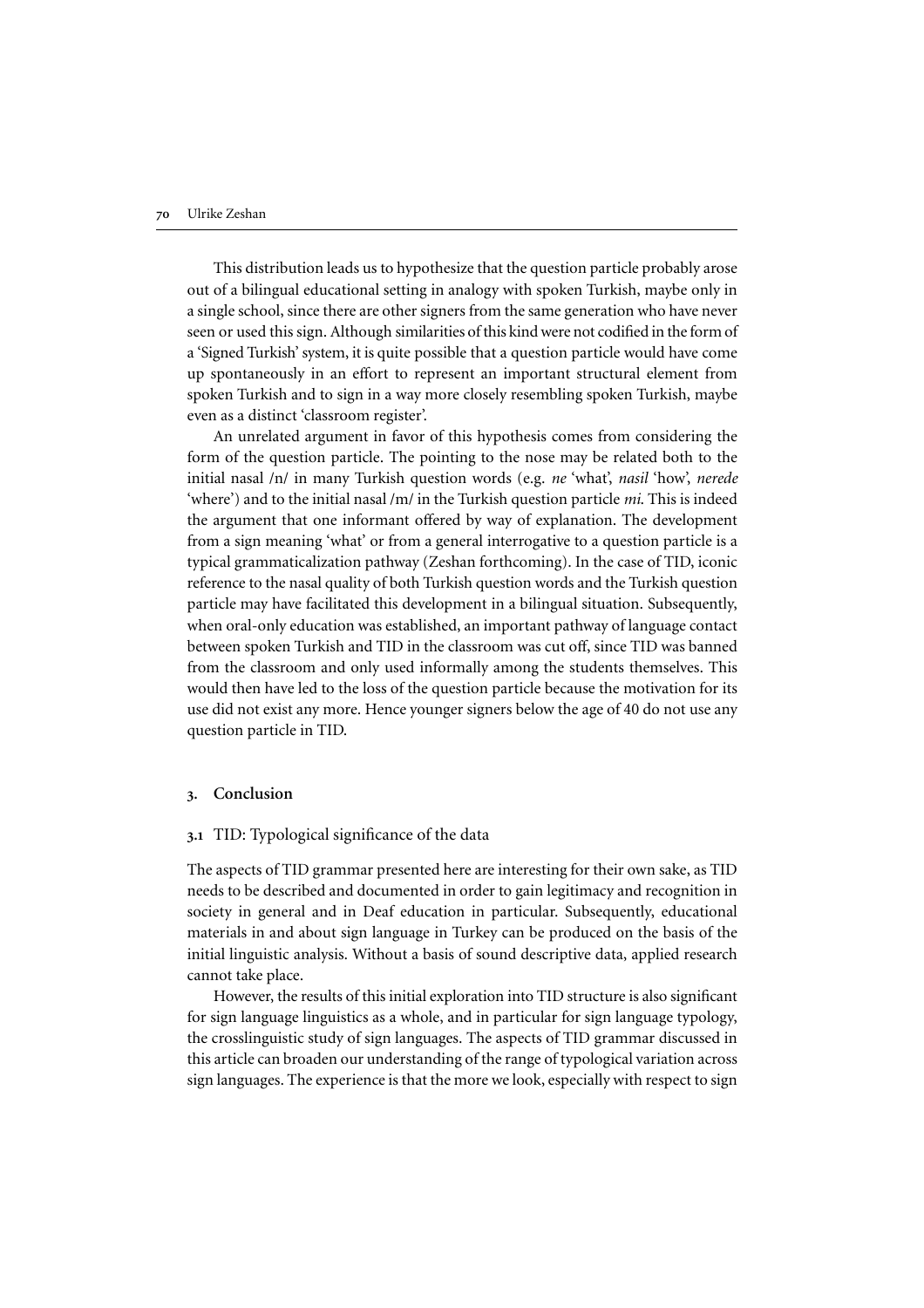languages that have not been documented before, the more new insights we gain into possible variation across sign languages. There is always more in language than meets the eye, and this holds true for sign languages as well.

With respect to the TID data, the range of documented linguistic variation across sign languages is extended in several ways. In the case of the putative completive aspect movement derivation, we have a well-known morphological mechanism (modification of the movement pattern of a sign) applied to a new grammatical category (completive aspect). With the honorific classifier, we have hit upon a so-far undocumented grammatical category distinction within a known construction type (multimorphemic classifier constructions). The various types of nonmanual negation provide evidence for a novel way of expressing negation through a facial expression only, as well as insights into an interesting feature of areal typology with respect to the backward head tilt for negation. Finally, the development of extensive negative cliticization and the decline of the question particle are of interest from the point of view of historical development and grammaticalization processes in sign languages.

#### 3.2 TID: The history of a language

The issue of historical development becomes particularly interesting in connection with the information about the sign language used in Ottoman Turkey as early as 500 years ago, as mentioned in Section 1. On the basis of the current evidence, it would be premature to draw any conclusions about a possible connection between the historical sign language and current TID, and thus about the age of TID as a language. Evidence drawn from linguistic structures such as extensive cliticization is only one point to investigate. [Aronoff, Meir and Sandler \(2000\)](#page-30-0) note that the reason why sign languages have comparatively little sequential, affixal morphology may be that sign languages are young languages and arise under situations that are similar to pidgins and creoles. Since the grammaticalization process takes time, many sign languages may simply not be old enough to have undergone a development toward sequential affixing. However, we should also note that this is a very general observation and that there is currently no way of establishing what amount of sequential morphological complexity would correlate with how much time depth, nor is it likely that such a measure will be found in the future. It would seem more promising to examine the relationship between the old Ottoman sign language and modern TID more directly, by examining some of the following questions:

a. What happened to the last generation of Deaf servants at the court before the Ottoman empire broke up? Did any of them have contact with the beginnings of Deaf education, which was taking place around the same time? As we know from other documented cases in the history of sign languages, such as French Sign Language in the United States via Laurent Clerc or Swedish Sign Language in Finland via Carl Oscar Malm, it does not take many people for a noticeable impact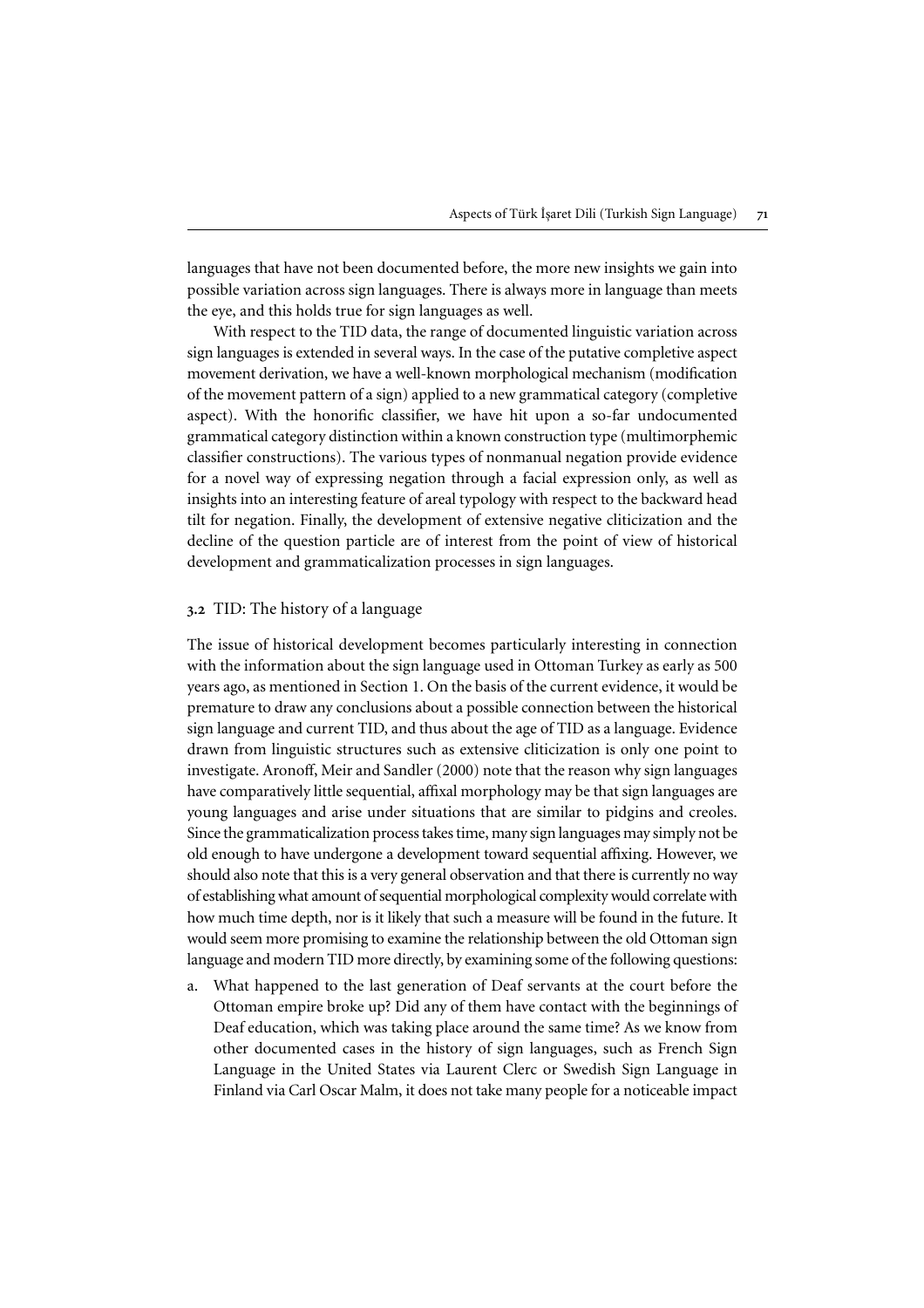on a sign language to take place. So even a single fluent Ottoman signer being involved in a single early school for the Deaf could have meant that at least some linguistic continuity would have been carried over to modern times. Obviously, the last generation of Deaf servants at the Ottoman court did not just die or disappear with the end of the Empire. Finding out what exactly happened to them, and in fact finding out much more about the lives and language of earlier Deaf courtiers, is an important part of Deaf history in Turkey even if it does not directly lead to conclusive evidence about the status and age of current TID.

- b. Can any particular signs (for example, place names or signs referring to cultural practices) be traced back to Ottoman times? If a larger number of current TID sign are now perceived as arbitrary, but can be shown to have iconic content in relationship to earlier times, this would indicate that the signs are at least as old as the iconic basis they refer to. For example, it is well known the German Sign Language Sign for 'Germany' (upright index finger held at the forehead) is now essentially arbitrary, but was originally iconic, referring to a time when German uniforms with a spiked helmet were common. Similarly, a TID sign for *iftar* (the time of the day when the fast ends in the evening during the Muslim month of Ramadan) iconically refers to the firing of cannons that was common in earlier times to announce *iftar*, but is now no longer common practice. A substantial number of signs that could be traced back to Ottoman times in this way could provide some direct evidence for the age of TID. However, a substantial number would be necessary in order to compensate for possible mis-explanations or possibly flawed folk etymologies.
- c. In the ideal case, it may be possible to find out more about the old Ottoman sign language itself from historical records. That is, in addition to reports stating that Deaf people were present at court and were using a sign language for such-andsuch purposes, people may also have recorded what individual signs looked like. Although this may not be very likely, and even if such records were to be found, they may not be easy to interpret, it would be the most direct evidence of a linguistic continuity over the centuries. For example, probably the earliest record of Indian Sign Language (ISL) signs is [Banerjee \(1928\)](#page-30-0), with signs from the Bengal province. Out of 84 signs described by Banerjee, 53% are the same (40%) or partly the same (13%) as currently existing ISL signs, although there appears to have been a shift in meaning in some cases. Twenty-nine percent of the signs are not similar to current ISL signs. Particularly noticeable from the point of view of research methodology and data evaluation is the fact that a substantial number of signs (18%) are not interpretable because the written descriptions given for these signs are inadequate. So evidence such as this is, again, only a very small piece in a large puzzle, and there are all kinds of reservations about how such numbers are to be interpreted. However, in the case of Ottoman signing, with its importance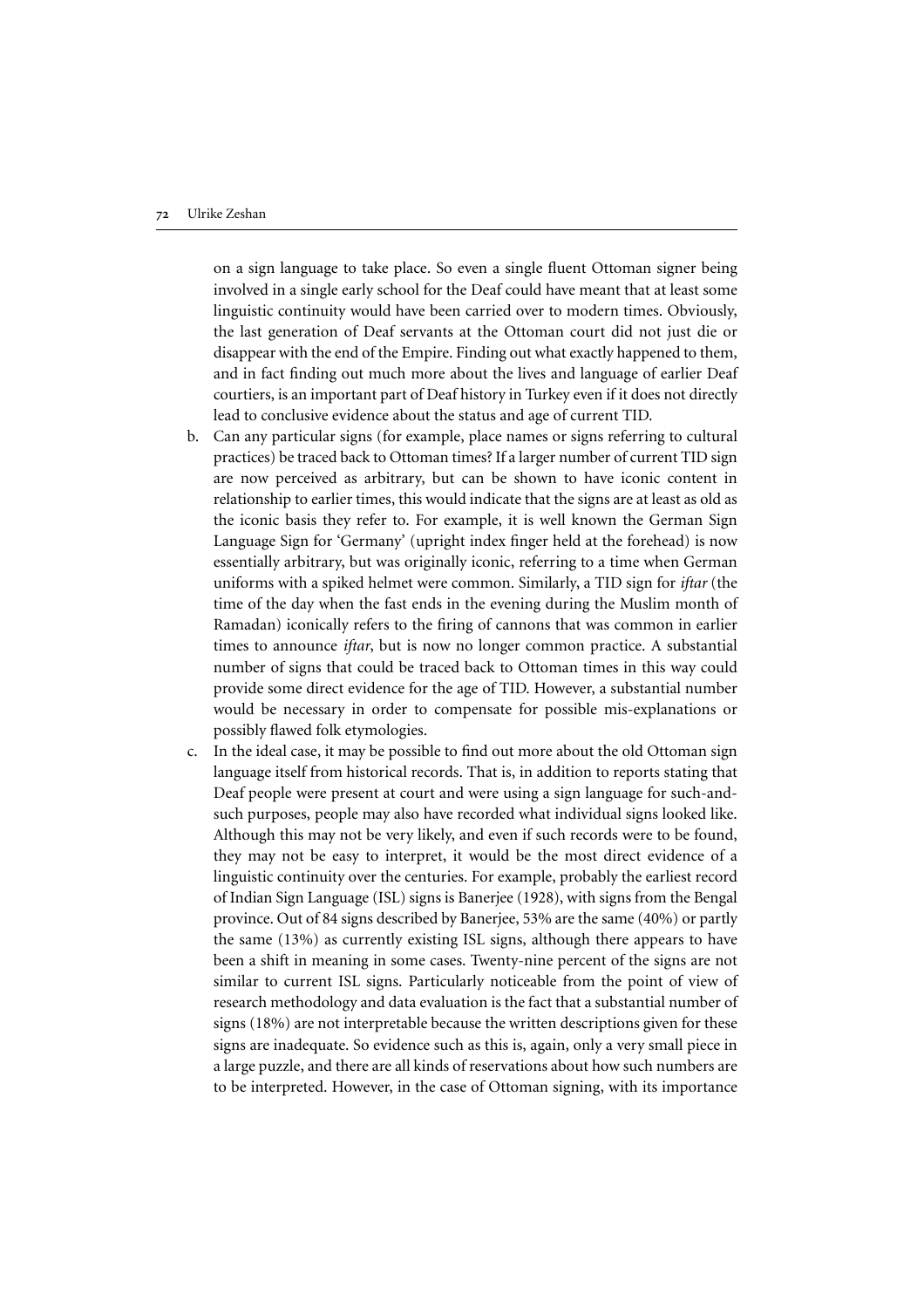and status in the environment of a highly developed culture, the chances of getting at least some picture of the old sign language from historical sources are worth a closer investigation.

Putting together a puzzle from all kinds of evidence, both linguistic and historical, to trace back the history of sign language in Turkey is obviously of great relevance to the present-day Deaf community in terms of their identity and historical perspective. It is to be hoped that the linguistic data presented here will one day fit into a broader picture to the benefit of the Turkish Deaf community.

#### Acknowledgments

<span id="page-30-0"></span>I am deeply grateful to my Deaf informants in Turkey, Ayşe, Burcu, Cihat, Engin, Hasan, Mustafa, Tuba, and many others, who so generously shared their knowledge of their language with me. Special thanks are due to my bilingual assistant Nermin Merdanoğlu for her deep insights into the differences between Turkish and TID, and to Kerem Erkan for some excellent video data. The work of the research group is supported by university funding from Anadolu University under project number AÜAF 01 30 84. My research on sign language typology is funded by the German Science Foundation (DFG) under the Emmy-Noether post-doctoral research scheme. The Research Centre for Linguistic Typology at La Trobe University, Melbourne, supported the field trip to Turkey. manuscript, City University, City University, London<br>
21 Aikheav State Manuscript, London<br>
21 Aikheav State Havan State Back the history of sign language<br>
21 France back the history of sign language<br>
21 France back the his Aspects of Turk I<sub>spect</sub> Dili (Turkia<br>
and status in the environment of a highly developed culture, the ch<br>
at least some picture of the old sign language from historical sour<br>
Putting together a puzzle from all kinds of e Aspects of Tork, learnt Dirk, learnt Dirk, learnt Dirk Curision Sign Language.<br>
and status in the environment of a highly developed culture, the choices of getting<br>
actual and non-manual and non-manual in Swedish Covider As<br>peece of Turk heaver Diff (Turkish Sign Language) and status in the environment of a highly developed culture, the charactes of getting<br>at least some picture of the old sign language from historical sources are worth<br>a Aspects of Tote kierte Dili (Turkish Sign Langues)<br>
and status in the environment of a highly developed culture, the chances of getti<br>
art least some picture of the old sign language from historical sources are worr<br>
dose and stat<br>
at least states at least states at least states at least states and the present-day<br>
to be hoped picture to the Morel picture to the Acknowled<br>
1 am deeply grand many other and many other due to my bill<br>
Turkish

#### References

- Aikhenvald, A.Y. (2000). *Classifiers: A typology of noun categorization devices.* Oxford: Oxford University Press.
- Antzakas, K. (forthcoming). "The use of head movements of negation in Greek Sign Language."
- Aronoff, M., I. Meir & W. Sandler (2000). "Universal and particular aspects of sign language
- Baker-Shenk, C. & D.R. Cokely (1996). *American Sign Language: A teacher's resource text on grammar and culture.* Washington, D.C.: Gallaudet University Press.
- Banerjee, H.C. (1928). "The sign language of deaf-mutes." *Indian Journal of Psychology* 3: 69–87.

*congress on sign language research, Munich, September 1–3, 1994,* pp.85–103. Hamburg: Signum.

- Berthiaume, R. & J. Rinfret (2000). *La négation en langue des signes québécoise (LSQ).* Manuscript,
- Coerts, J. (1992). *Nonmanual grammatical markers. An analysis of interrogatives, negations and topicali zations in Sign Language of the Netherlands.* Doctoral dissertation, Universiteit van Amsterdam.
- Dixon, R.M.W. & A.Y. Aikhenvald (2002). "Word." In R.M.W. Dixon & A.Y. Aikhenwald (eds.), *Word: A cross-linguistic typology.* Cambridge: Cambridge University Press.
- Emmorey, K. (2003). *Perspectives on classifier constructions in sign language.* Mahwah, NJ: Lawrence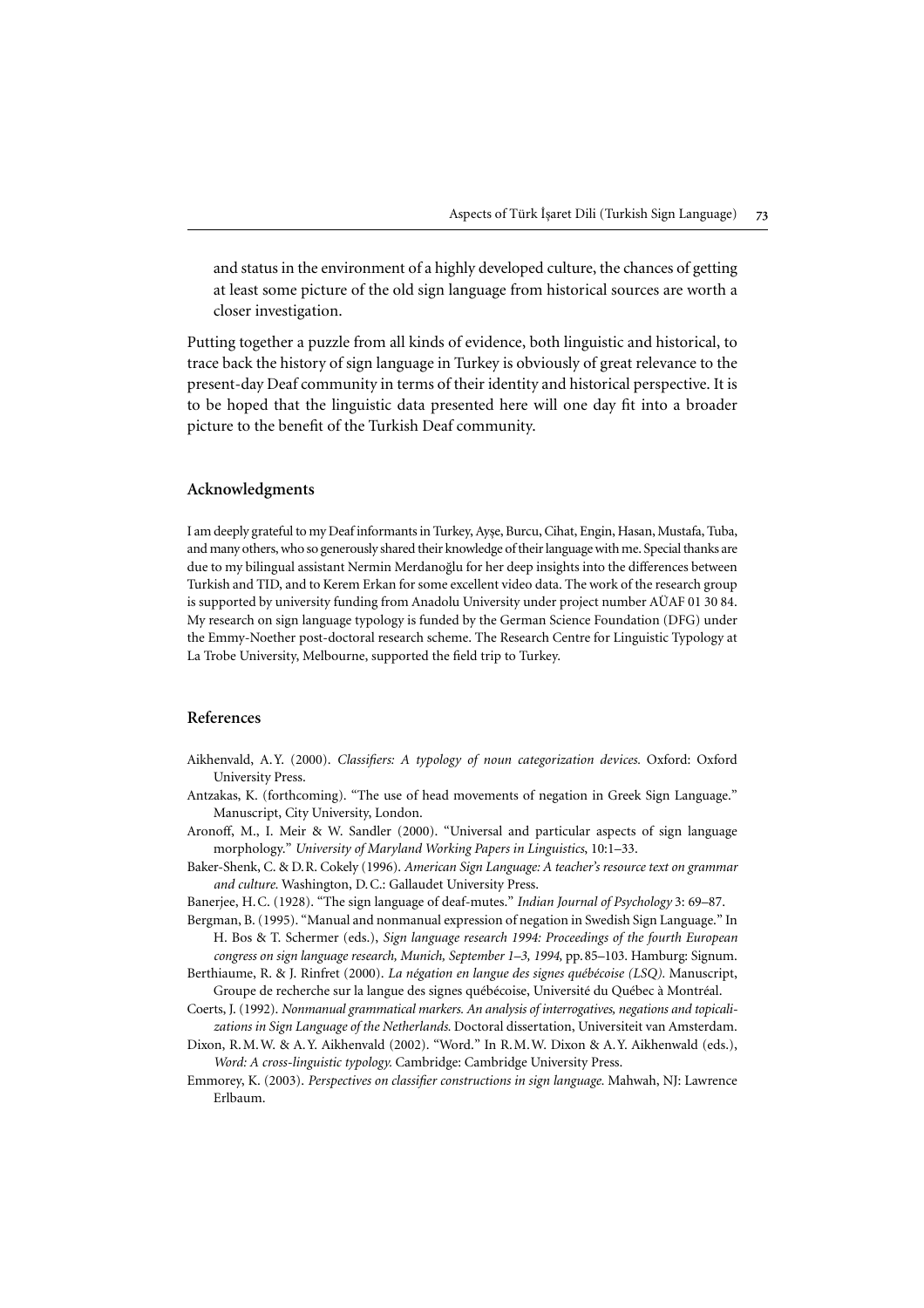- <span id="page-31-0"></span>Kyle, J., G. Pullen, L. Allsop & P. Wood (1985). "British Sign Language in the British Deaf communi ty." In W. Stokoe & V. Volterra (eds.), *SLR '83. Proceedings of the third international symposium on sign language research, Rome June 22–26, 1983*, pp.315–323. Silver Spring, MD: Linstok Press and Rome: Istituto di psicologia CNR. Vesterrich Urike Zeshan<br>
Kyle, J., G. Pullen, L. Allsop & P. Wood (1985). "British<br>
ty." In W. Stokoe & V. Volterra (eds.), *SLR* '83. Pr<br>
on sign language research, Rome June 22–26, 1983,<br>
and Rome: Istituto di psicologia Tampon, L. Allsop & P. Wood (1985). "British Sign Language in the British Dety." In W. Stokoe & V. Volterra (eds.), *SLR '83. Proceedings of the third internation* on sign language research, *Rome June 22–26*, 1983, pp.315 Xessian (1998). "The Noord (1985). "British Sign Language in the British Deaf community." In W. Stokoe & V. Volterra (eds.), SLR '83. Proceedings of the third international symposium on sign language research, Rome June 22 Textuary 1920. The main state of the British Sign Language in the British Deaf community," In W. Stokoe & V. Volterra (eds.), *SLR* '83*. Proceedings of the third international symposium on sign language research, Rome Jun* Table 7, Channell, L. Allsop & P. Wood (1985). "British Sign Language in ty." In W. Stokoe & V. Volterra (eds.), *SLR '83. Proceedings of the thom sign language research, Rome June 22–26, 1983, pp. 315–323. Silve and Rome:* 74 Ulrike Zeshan<br>
Kyle, J., G. Pullen, L. Allsop & P. Wood (1985).<br>
ty." In W. Stokoe & V. Volterra (eds.), SL.<br>
on sign language research, Rome June 22–2<br>
and Rome: Istituto di psicologia CNR.<br>
Lindström, E. (2002). *Top* 74 Ulrike Zeshan<br>
Kyle, J., G. Pullen, L.<br>
ty." In W. Stoko<br>
on sign language<br>
and Rome: Istitt<br>
Lindström, E. (2002<br> *Papua New Guil*<br>
Miles, M. (2000). "<br>
1500–1700." Di<br>
Morris, D. (1979). G<br>
Özyürek, Aslı & İlkb<br>
Padde 74 Ulrike Zeshan<br>
Kyle, J., G. Pullen, L. *t*,<br>
ty." In W. Stokoe<br>
on sign language<br>
and Rome: Istitu<br>
Lindström, E. (2002)<br> *Papua New Guin*<br>
Miles, M. (2000). "<br>
1500–1700." *Dis*<br>
Morris, D. (1979). *Gé*<br>
Özyürek, Aslı
	- Lindström, E. (2002). *Topics in the grammar of Kuot, a non-Austronesian language of New Ireland, Papua New Guinea.* Doctoral dissertation, Stockholm University.
	- Miles, M. (2000). "Signing in the Seraglio: mutes, dwarfs and jesters at the Ottoman Court
	- Morris, D. (1979). *Gestures: Their origins and distribution.* London: Cape.
	-
	- University Press.
	- Sandler, W. (1999a). "The medium and the message: Prosodic interpretation of linguistic content in
	- Sandler, W. (1999b). "Cliticization and prosodic words in a sign language." In A.T. Hall and U. Kleinherz (eds.), *Studies on the phonological word,* pp 223–254. Amsterdam: John Benjamins.
	- Sutton-Spence, R. & B. Woll (1999). *The linguistics of British Sign Language. An introduction.*
	- Wilbur, R.B. & B. Schick (1987) "The effects of linguistic stress on ASL signs." *Language and Speech*
	- Zeshan, U. (2000a). *Sign Language in Indo-Pakistan: A description of a signed language.* Amsterdam:
	- Zeshan, U. (2000b). *Gebärdensprachen des indischen subkontinents* [*Sign languages of the Indian subcontinent*]*. Linguistic research forum 04.* Munich: LINCOM Europa.
	- Zeshan, U. (2002). "Towards a notion of "word" in signed languages." In R.M.W. Dixon & A.Y. Aikhenwald (eds.), *Word: A cross-linguistic typology.* Cambridge: Cambridge University Press.
	- Zeshan, U. (2003). "'Classificatory' constructions in Indo-Pakistani Sign Language: Grammaticalization and lexicalization processes." In K. Emmorey (ed.), *Perspectives on classifier constructions in sign language.* Mahwah, NJ: Lawrence Erlbaum.
	- Zeshan, U. (forthcoming a). "Interrogative constructions in sign languages Cross-linguistic perspectives." *Language* 80.1 (2004).
	- Zeshan, U. (forthcoming b). "Hand, head and face Negative constructions in sign languages." *Linguistic Typology* 8.1 (2004).